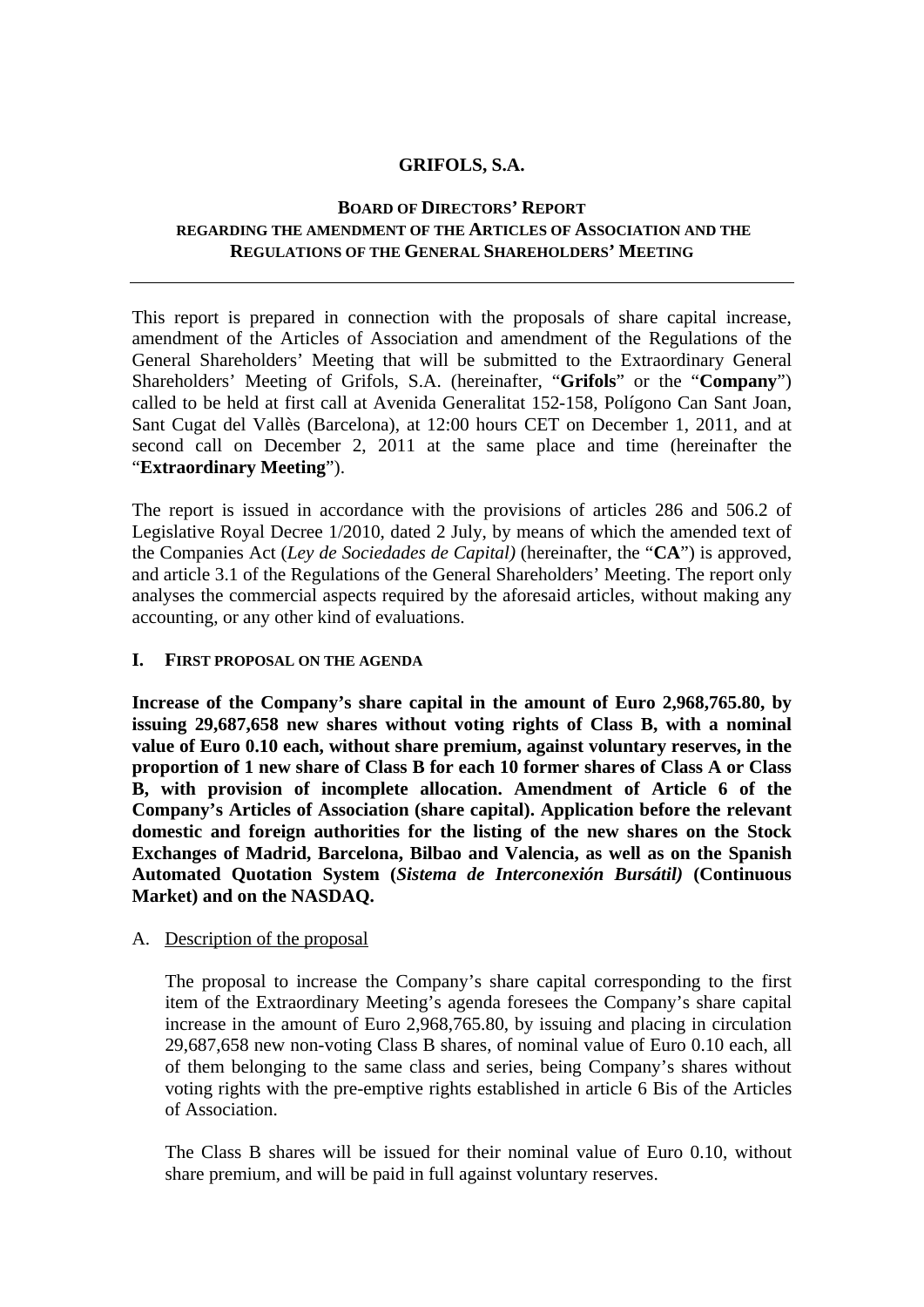It is expressly stated by the directors that, pursuant to the provisions of article 303 of the CA*,* this increase in share capital will be based on the individual balance sheet of Grifols closed as of 30 September 2011, which has been duly audited by KPMG Auditores, S.L.

Pursuant to the provisions of paragraph 6.1 of article 6 Bis of the Articles of Association, all the shareholders of the Company will have a free allocation right over the new Class B shares in the proportion of one (1) new Class B share for each ten (10) former shares owned by them, whether of Class A or of Class B. These free allocation rights will be transferrable pursuant to the provisions of article 306.2 of the CA, there being a period of fifteen (15) days starting as from the date indicated in the relevant notice which will be published in the Official Gazette of the Commercial Registry (BORME), in order to allocate and transfer such rights.

Likewise, as of the date on which the capital increase is closed, the new Class B shares will confer their holders the rights ascribed to them by the Articles of Association.

The new shares will be represented by means of book entries and will be governed by the Securities Market Act (*Ley del Mercado de Valores*) and such other provisions as may be applicable. The book entries registry shall be managed by the company Sociedad de Gestión de los Sistemas de Registro, Compensación y Liquidación de Valores, S.A. (Iberclear) and its participant entities.

Once the increase is closed, and upon the complete allocation of the new Class B shares, the Company's share capital will be set at Euro 117,882,384.10 Euros, represented by 213,064,899 ordinary shares, belonging to Class A and with a nominal value per share of Euro 0.50; and 113,499,346 non-voting shares, belonging to Class B and with a nominal value of Euro 0.10 per share.

In this sense and for the purposes of reflecting the new share capital amount and number of shares into which said share capital will be divided, the Board of Directors will amend article 6 of the Company's Articles of Association, based on the express delegation of authorities granted in its favour by the General Meeting for this purpose. In the event the capital increase is closed and all new Class B shares have been allocated, article 6 would read as follows, provided its current wording and the proposal of amendment (the new wording appears underlined):

#### **Wording of the Articles of Association in force**

# **Wording of the amendment proposed**

#### **Article 6.- Share Capital.-**

**1.** Shares. The share capital of the Company is 114,913,618.30 euros, represented by 296.876.587 shares, fully subscribed and paid-up, pertaining to two separate classes:

#### **Article 6.- Share Capital.-**

**1.** Shares. The share capital of the Company is 114,913,618.30117,882,384.10 euros, represented by 296.876.587326,564,245 shares, fully subscribed and paid-up, pertaining to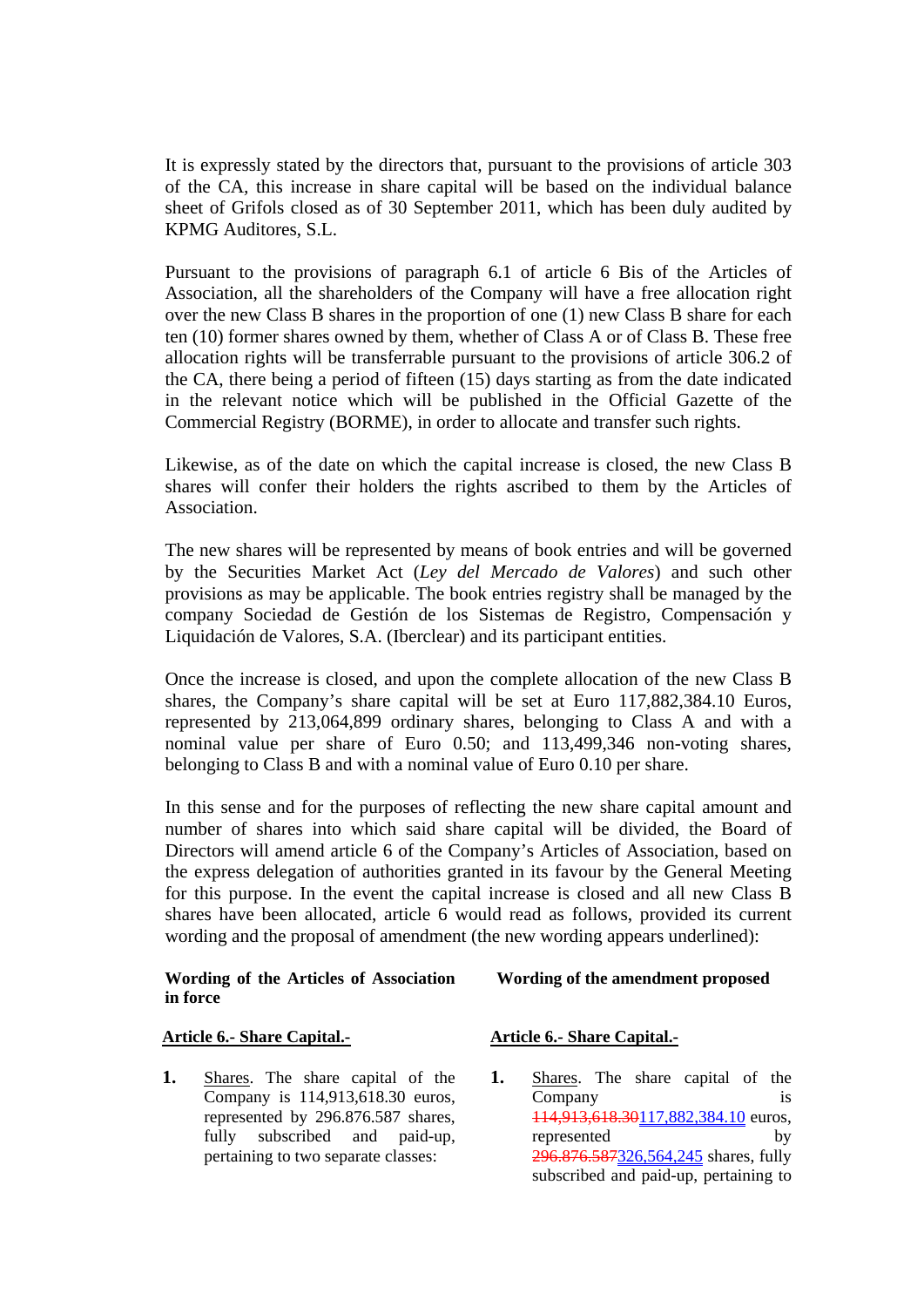1.1. Class "A" comprises 213,064,899 shares with a nominal value of 0.50 euros each, all of which belong to the same class and series, and being the ordinary shares of the Company (the "**Class A Shares**"); and

- 1.2. Class "B" comprises 83,811,688 shares with a nominal value of 0.10 euros each, all of which belong to the same class and series and are non-voting shares of the Company with the preferential rights set forth in Article 6 Bis of these Articles of Association (the "Class B Shares" and, together with the Class A Shares, the "shares").
- **2.** Form of Representation. The shares are represented by means of book entries and are governed by the Securities Market Act (*Ley del Mercado de Valores*) and such other provisions as may be applicable. The book entries registry shall be managed by the company Sociedad de Gestión de los Sistemas de Registro, Compensación y<br>Liquidación de Valores. S.A. Liquidación de Valores, (Iberclear) and its participating entities.

two separate classes:

- 1.1. Class "A" comprises 213,064,899 shares with a nominal value of 0.50 euros each, all of which belong to the same class and series, and being the ordinary shares of the Company (the "**Class A Shares**"); and
- 1.2. Class "B" comprises 83,811,688113,499,346 shares with a nominal value of 0.10 euros each, all of which belong to the same class and series and are non-voting shares of the Company with the preferential rights set forth in Article 6 Bis of these Articles of Association (the "Class B Shares" and, together with the Class A Shares, the "shares").
- **2.** Form of Representation. The shares are represented by means of book entries and are governed by the Securities Market Act (*Ley del Mercado de Valores*) and such other provisions as may be applicable. The book entries registry shall be managed by the company Sociedad de Gestión de los Sistemas de Registro, Compensación y Liquidación de Valores, S.A. (Iberclear) and its participating entities.

# B. Justification of the proposal

The purpose of this transaction is to achieve positive effects both for Grifols' shareholders as for its creditors and for the Company itself, provided that this transaction is not only limited to the simple transfer of funds from some liabilities accounts to another, but it causes a qualitative effect in the corporate equity, by reinforcing the structure of the Company's own resources.

As regards the shareholders, this share capital increase implies that they will obtain a remuneration for their investment, different from the remuneration received via dividends, since it entails the free allocation of new shares, therefore allowing them to enjoy a benefit or an economic profit without having to make a capital disbursement in exchange.

Likewise, and as far the Company is concerned, the share capital increase against reserves will imply a cash-flow increase of the existing Class B shares and, accordingly, larger flexibility and negotiability when dealing with said shares in the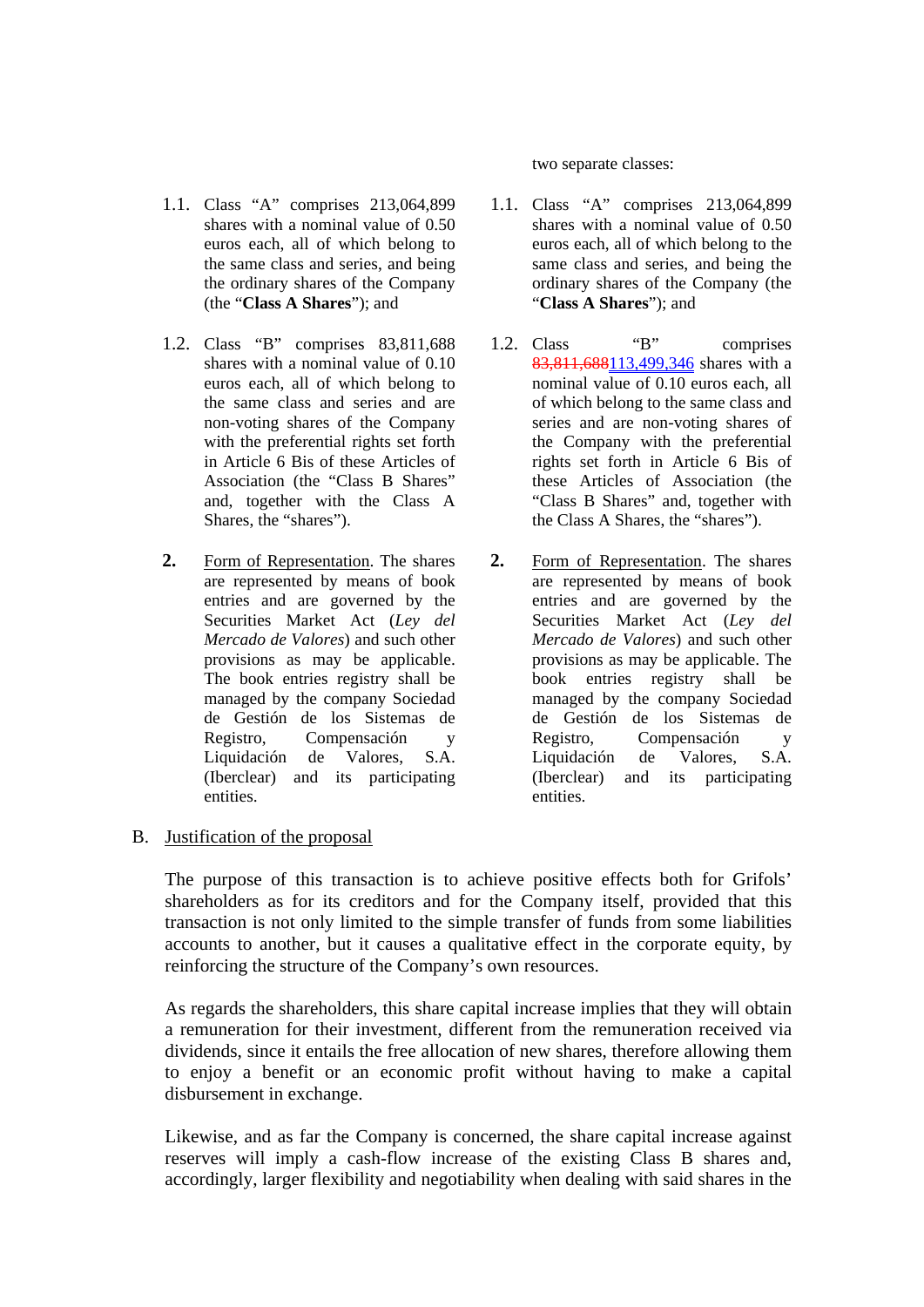corresponding stock exchange markets. Accordingly, the aim is to strengthen the Company's position in the market and to speed up its stock related transactions in the stock markets in which they are listed.

On the other hand, this capital increase will allow creditors to see that their cashing guarantees are reinforced due to the conversion of part of the Company's reserves into share capital.

Based on the above, the Board considers it advisable and convenient for the Company and for the shareholders' interests to present to the General Meeting a proposal to carry out a liberated capital increase against reserves of free disposition.

### **II. SECOND PROPOSAL ON THE AGENDA**

**Delegation to the Board of Directors, with full power of substitution in any of its members, of the authority to increase the Company's share capital pursuant to the provisions of article 297.1.b) of the Companies Act, within the legal term of five years as of the date of this General Shareholders' Meeting up to a maximum amount equivalent to 50% of the Company's share capital as of the date of this authorisation, being enabled to carry out the increase at once or in several times. Delegation to the Board of Directors, with full power of substitution in any of its members, of the authority to exclude the pre-emptive subscription rights in the relevant capital increases, pursuant to the provisions of article 506 of the Companies Act.** 

#### A. Description of the proposal

The proposal of Delegation corresponding to the second item of the Extraordinary Meeting's agenda foresees the delegation to the Board of Directors, with full power of substitution in any of its members, of the authority to increase the Company's share capital pursuant to the provisions of article 297.1.b) of the CA.

The referred capital increase may be carried out at once or in several times at any moment, within a maximum legal term of five (5) years as from the date of the Extraordinary Meeting and in an amount that in no case may exceed half of the Company's share capital at the time of this authorisation.

The share capital increases to be carried out under this authorisation will be carried out, if appropriate, by issuing and placing in circulation new shares, with or without share premium, with a consideration consisting in cash contributions.

Likewise, as long as there are non-voting Class B shares in circulation, the capital increases to be carried out will observe, when applicable, the provisions of paragraph 6.1 of article 6 Bis of the Articles of Association, so that:

(a) any capital increase implemented pursuant to this authorisation will entail the issuance of Class A and Class B shares in the same proportion as that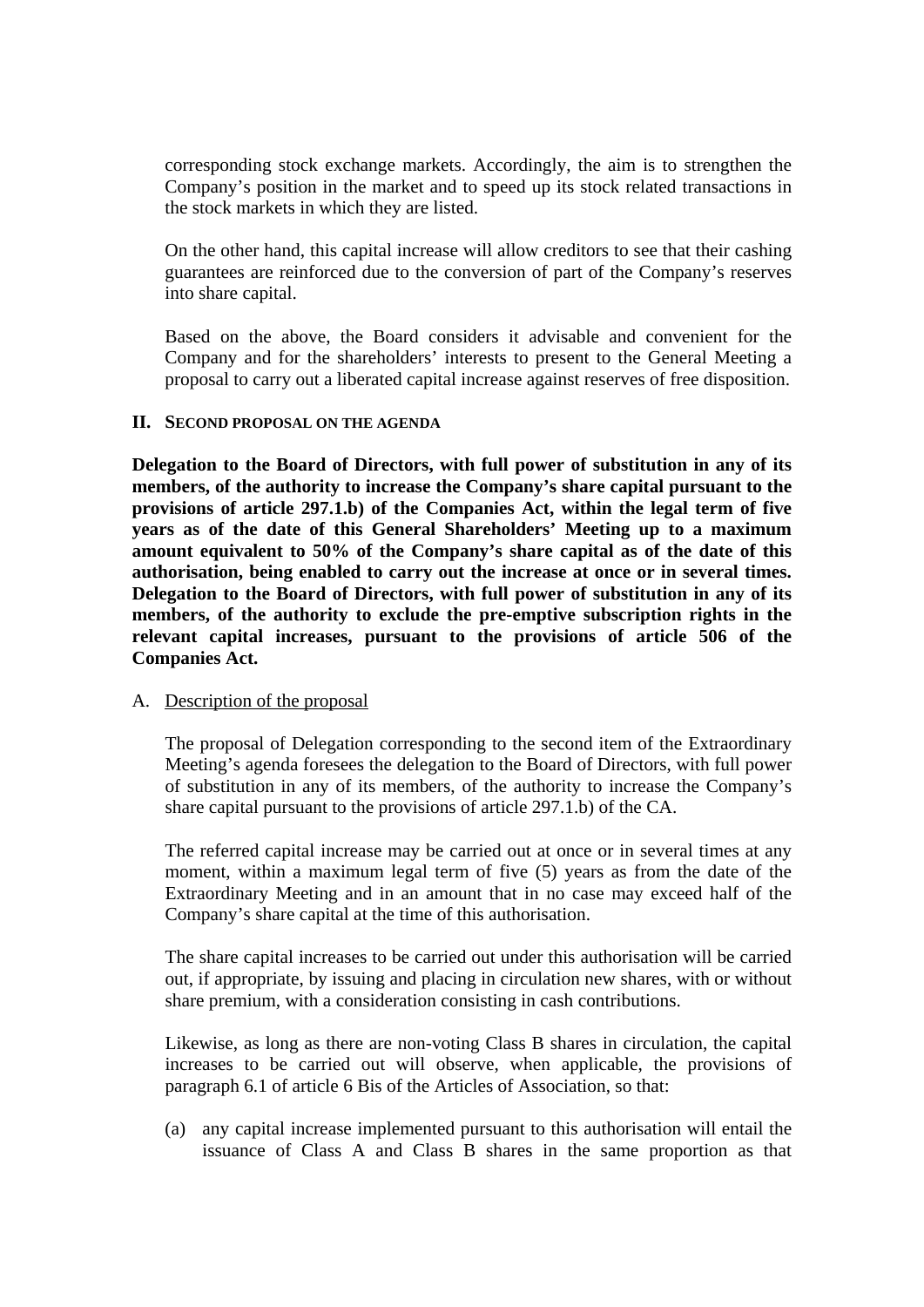represented by Class A and Class B shares over the Company's share capital at the time this increase is approved;

- (b) Class B shares will have the same pre-emptive right over the Class B shares to be issued in that increase as those recognised to Class A shares over the Class A shares to be issued in that increase, and:
- (c) in said capital increases no other shares or securities will be issued.

The authority to exclude, pursuant to the provisions of article 506 of the CA, the pre-emptive right, is also delegated to the Board of Directors regarding future capital increases.

Finally, as long as Class B shares hold the redemption rights foreseen in paragraph 4 of article 6 Bis of the Articles of Association, the nominal value of the Class B shares that are to be issued in execution of this delegation cannot exceed one fourth of the total amount of the share capital resulting from the capital increase resolution.

Once the capital increase has been carried out and, as appropriate, the Company will apply for the listing of the new issued shares on the Stock Exchanges in Madrid, Barcelona, Bilbao and Valencia Stock Exchanges, as well as in the Spanish Automated Quotation System (*Sistema de Interconexión Bursátil) Continuous Market*), and via ADSs (*American Depositary Shares*), on the *National Association of Securities Dealers Automated Quotation* (NASDAQ), as well as the inclusion of the new shares in the accounting registries of the company Sociedad de Gestión de los Sistemas de Registro, Compensación y Liquidación de Valores, S.A.U. (Iberclear).

The Board of Directors, or any of its members when acting by virtue of a substitution, will establish the issuance rate (nominal value plus share premium) of each new Grifols' share issued when executing this authorisation, according to the provisions of article 297.1.b) of the CA.

Once the capital increase is approved and executed, the Board of Directors will be authorised in order to, pursuant to the provisions of article 297.3 of the CA, to amend article 6 of the Articles of Association regarding the share capital, providing it with a new wording, as applicable.

### B. Justification of the proposal

This proposal to delegate authorities to the Board of Directors in order to increase the Company's capital is justified by the convenience for the Board of Directors to have a mechanisms that would allow for one or several capital increases to be approved without the need of a new calling and holding of another Shareholders' Meeting, though respecting the terms and conditions established by the General Meeting.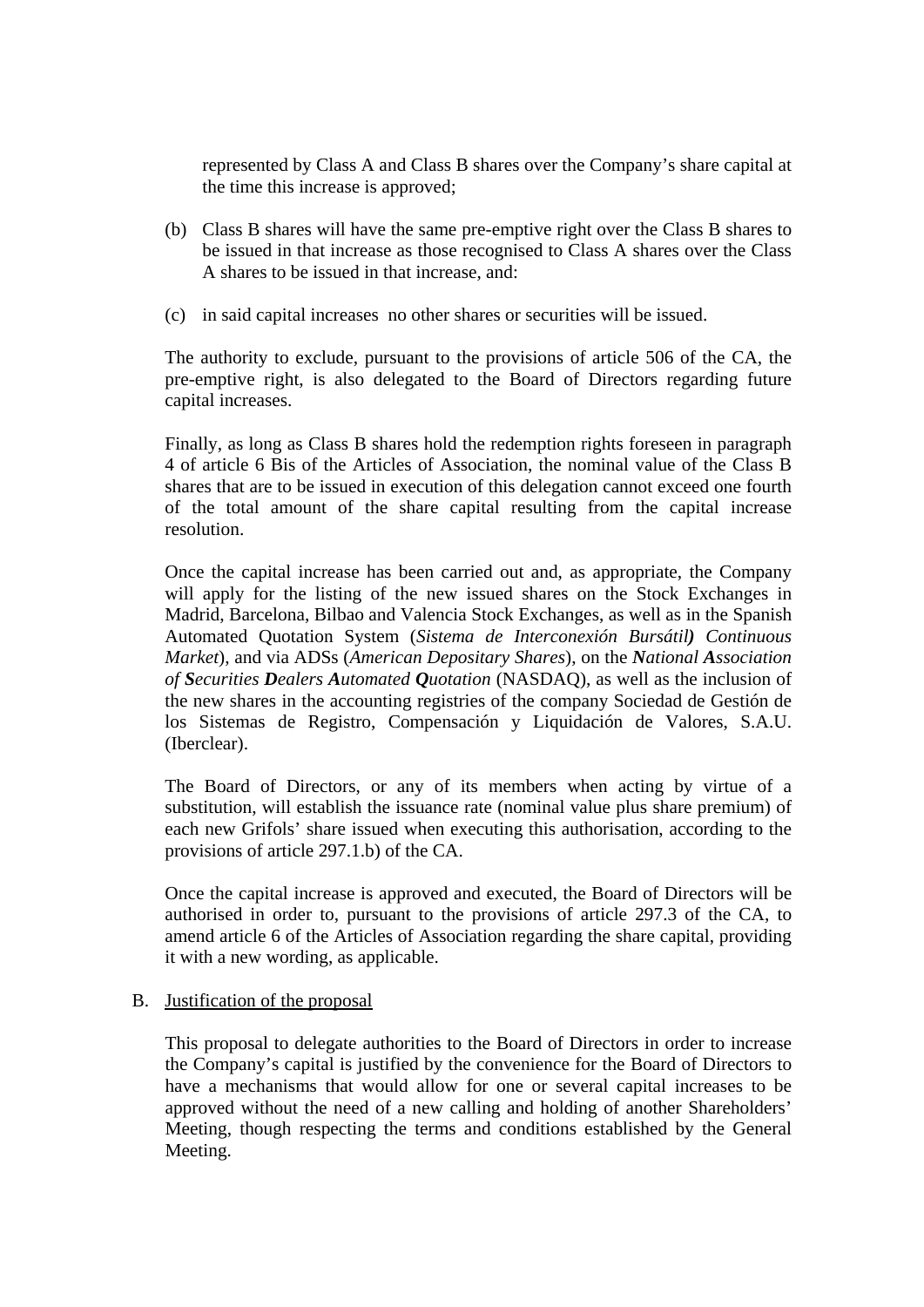This delegation proposal provides the Board of Directors with a much broader leeway, which is justified by how convenient it is for this administration body to have the necessary capacity and flexibility in order to give response to the needs arising from the current economic trade and to be able to act as quickly as required by market malfunctioning.

Moreover, the delegation to the Board of Directors of the authority to increase the share capital includes, pursuant to the provisions of article 506 of the CA, the ascription to the board members of the authority to exclude the shareholders' preemptive rights.

This additional delegated authority enables the Company's Board of Directors to remarkably increase its leeway and its capacity of response, when so is required by the corporate interest. It is therefore justified by the agility and flexibility of action that is granted to the Company at the time of carrying out share capital increases, respecting at all times the mechanisms of shareholders' protection and information foreseen in articles 308 and 506 of the CA.

### **III. THIRD PROPOSAL ON THE AGENDA**

### **Amendment of the Articles of Association**

3.1. The first by-laws amendment refers to articles 1, 9, 13, 14, 16, 17.bis, 23, 25, 26, 27, 28, 29 and 30 of the Articles of Association, its main purpose being to adequate their contents to the CA presently in force and to introduce certain qualitative improvements in their wording.

As a result, the following amendments to the Articles of Association are proposed to be passed, being the current wording of each of the referred articles and the proposal of amendment that is being submitted to the General Meeting for its approval transcribed below (the new wording appears underlined):

A. To amend article 1 of the Articles of Association, as regards the policies by which the Company is to be governed and the documents that make up its Corporate Governance system, in order to improve the quality of their wording and to avoid references to sets of law that have already been revoked.

#### **Wording of the Articles of Association in force**

 **Wording of the amendment proposed** 

**Article 1.- Corporate name.-** The company named GRIFOLS, S.A. is a Spanish public limited trading company (*sociedad anónima*) governed by these Articles of Association and, as to matters not otherwise contemplated or provided for herein, by the Consolidated Text of the Companies Act of 22<sup>nd</sup> December 1989 (*Ley de Sociedades Anónimas de 22 de* 

**Article 1.- Corporate name.-** The company is named GRIFOLS, S.A. (the "**Company**") and it is a **Spanish**-public limited trading company (*sociedad anónima*) of Spanish nationality and corporate nature.

The Company shall be governed by these Articles of Associationits Corporate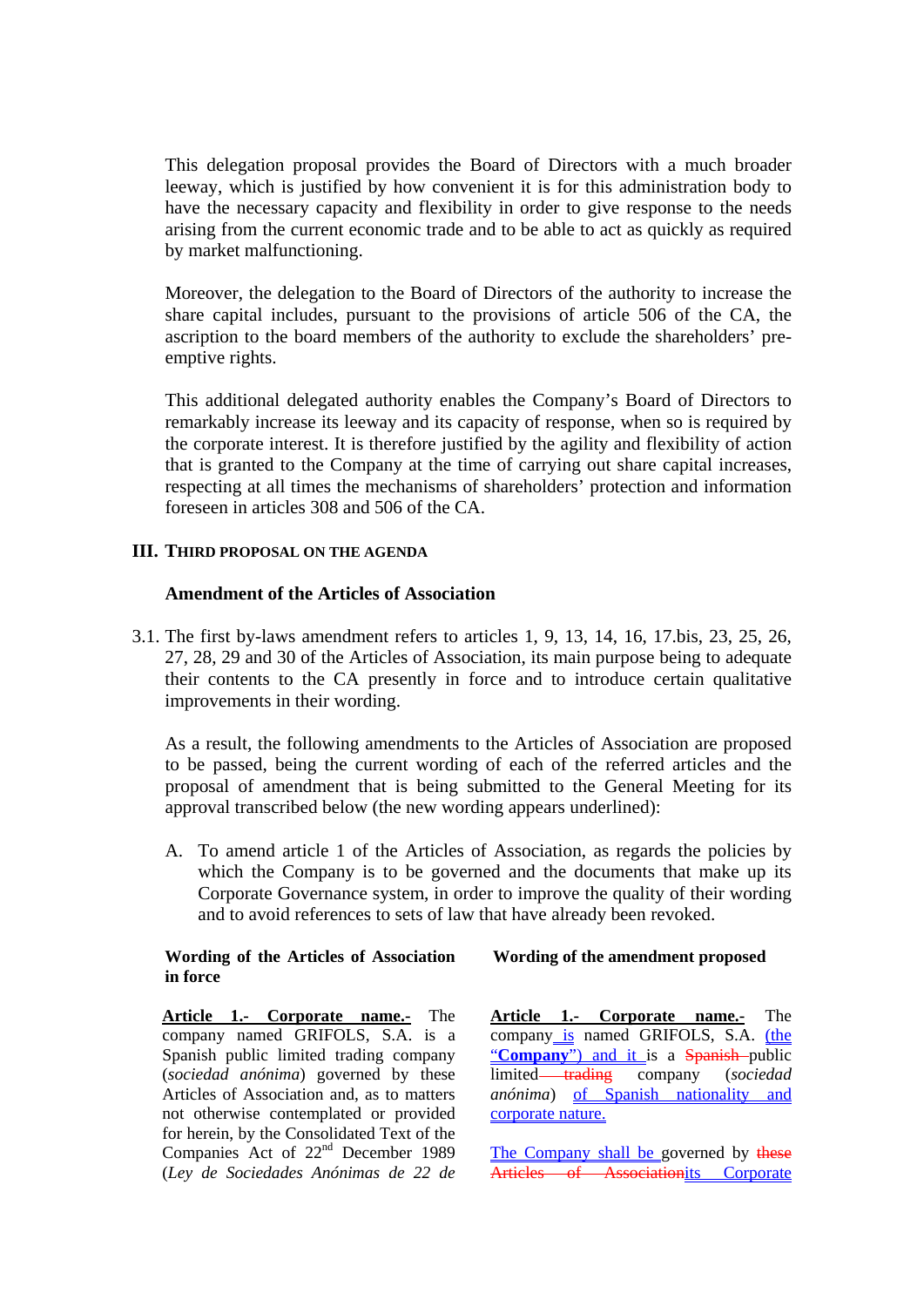*diciembre de 1989*), the Commerce Code and any other legal provisions applicable thereto.

Governance System and, as to matters not otherwise contemplated or provided for herein, by the Consolidated Text of the Companies Act of 22<sup>nd</sup> December 1989 (*Ley de Sociedades Anónimas de 22 de diciembre de 1989*), the Commerce Codelegal provisions regarding public limited companies and any other legal provisions applicable thereto.

The Company's Corporate Governance System shall consist of the Articles of Association, the Regulation of the General Shareholders' Meeting, the Regulation of the Board of Directors and the remaining Reports, Regulations and Internal Corporate Governance Regulations, passed by the competent bodies of the Company.

B. To amend article 9 of the Articles of Association, as regards the rights and obligations conferred to the shareholders pursuant to the provisions of the Law and the Company's Corporate Governance System, in order to improve the quality of the wording and avoid references to sets of law that have already been revoked.

#### **Wording of the Articles of Association in force**

**Article 9.-** Each share confers upon its rightful holder the status of shareholder and vests such holder with the rights granted by the current Limited Liability Companies Act (*Ley de Sociedades Anónimas*) and these Articles of Association, regardless of the class and series of the shares that may be created in each one of the classes.

#### **Wording of the amendment proposed**

**Article 9.-** Each Company's share confers upon its rightful holder the status of shareholder and vests such holder with the rights granted by the current Limited Liability Companies Act (*Ley de Sociedades Anónimas*) and these Articles of Association,and obligations established by Law and by the Company's Corporate Governance System, regardless of the class and series of the shares that may be created in each one of the classes

C. To amend article 13 of the Articles of Association, as regards the types of General Meetings and the meeting itself, in order to adapt the terms used therein to the wording of articles 164.1 and 168 of the CA presently in force.

#### **Wording of the Articles of Association in force**

**Article 13.-** The General Shareholders' Meetings may be either ordinary or extraordinary. The ordinary General Shareholders' Meeting must be held within the first six months of each fiscal

#### **Wording of the amendment proposed**

**Article 13.-** The General Shareholders' Meetings may be either ordinary or extraordinary. The ordinary General Shareholders' Meeting must be held within the first six months of each fiscal year in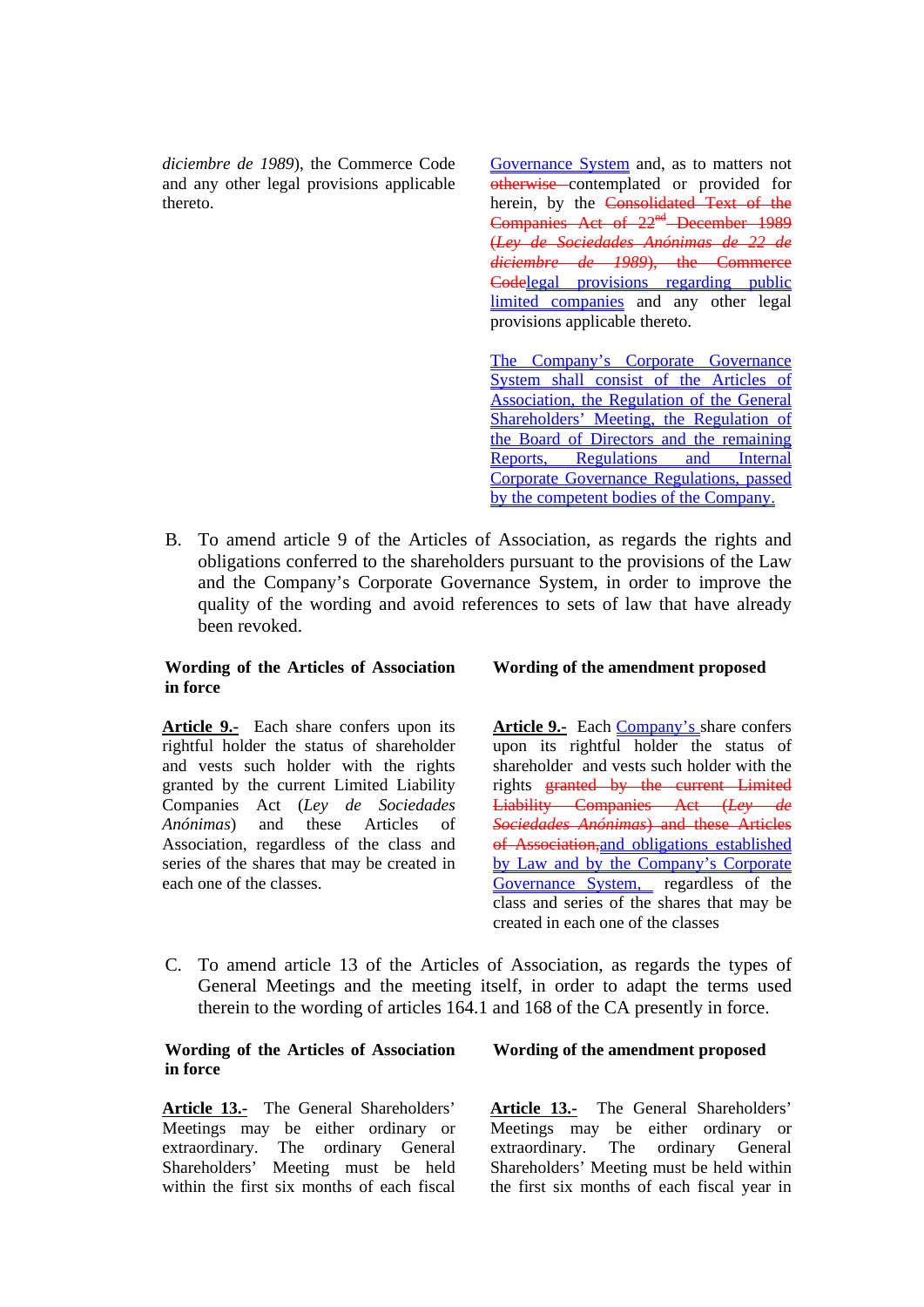year in order to review corporate management, approve, if appropriate, the Accounts and the Balance Sheet for the previous fiscal year and the allocation of profit or losses. Any other shareholders' meeting will be deemed Extraordinary.

Extraordinary Meetings shall be held whenever the Board deems it convenient on its own initiative or upon the request of shareholders holding at least 5% of the share capital, who must state in their request the matters to be addressed at the Meeting.

In such case, the Meeting shall be called to be held within the thirty days following the date on which a notarial demand requesting the Board to call the Meeting was served.

order to reviewapprove, if applicable, the corporate management, approve, if appropriate, the Accounts and the Balance Sheetthe annual accounts for the previous fiscal year and the allocation of **profit or** lossesthe results. Any other shareholders' meeting will be deemed Extraordinary.

Extraordinary Meetings shall be held whenever the Board deems it convenient on its own initiative or upon the request of one or several shareholders holding at least 5% of the share capital, who must state in their request the matters to be addressed at the Meeting.

In such case, the Meeting shall be called to be held within the thirty daystwo months following the date on which a notarial demand requesting the Board to call the Meeting was served.

D. To amend article 14 of the Articles of Association, as regards the media in which the notice of calling of the General Meeting and its contents must be published, the possibility to reduce the term for the call of the extraordinary General Meetings in certain events and the right of the shareholders to submit proposals regarding the items included in the agenda, in order to adequate its contents to the CA presently in force regarding the subject of calling of the General Meeting.

**Wording of the Articles of Association in force** 

### **Article 14.- Calling of the General Shareholders' Meeting.-**

**1.** Both the Ordinary and the Extraordinary General Shareholders' Meetings must be called according to the legal requirements in force through a notice published in the Official Gazette of the Commercial Registry and a major daily newspaper in circulation in the province where the Company has its registered office at least one month in advance from the date set for the meeting, except in those cases where the Law might have foreseen other terms

### **Wording of the amendment proposed**

### **Article 14.- Calling of the General Shareholders' Meeting.-**

**1.** Both the Ordinary and the Extraordinary General Shareholders' Meetings must be called according to the legal requirements in force-through a notice published in the Official **Gazette of the Commercial Registry** and a major daily newspaper in circulation in the province where the Company has its registered office at least one month in advance from the date set for the meeting, except in those cases where the Law might have foreseen other terms, by means of a notice published in, at least, the following media: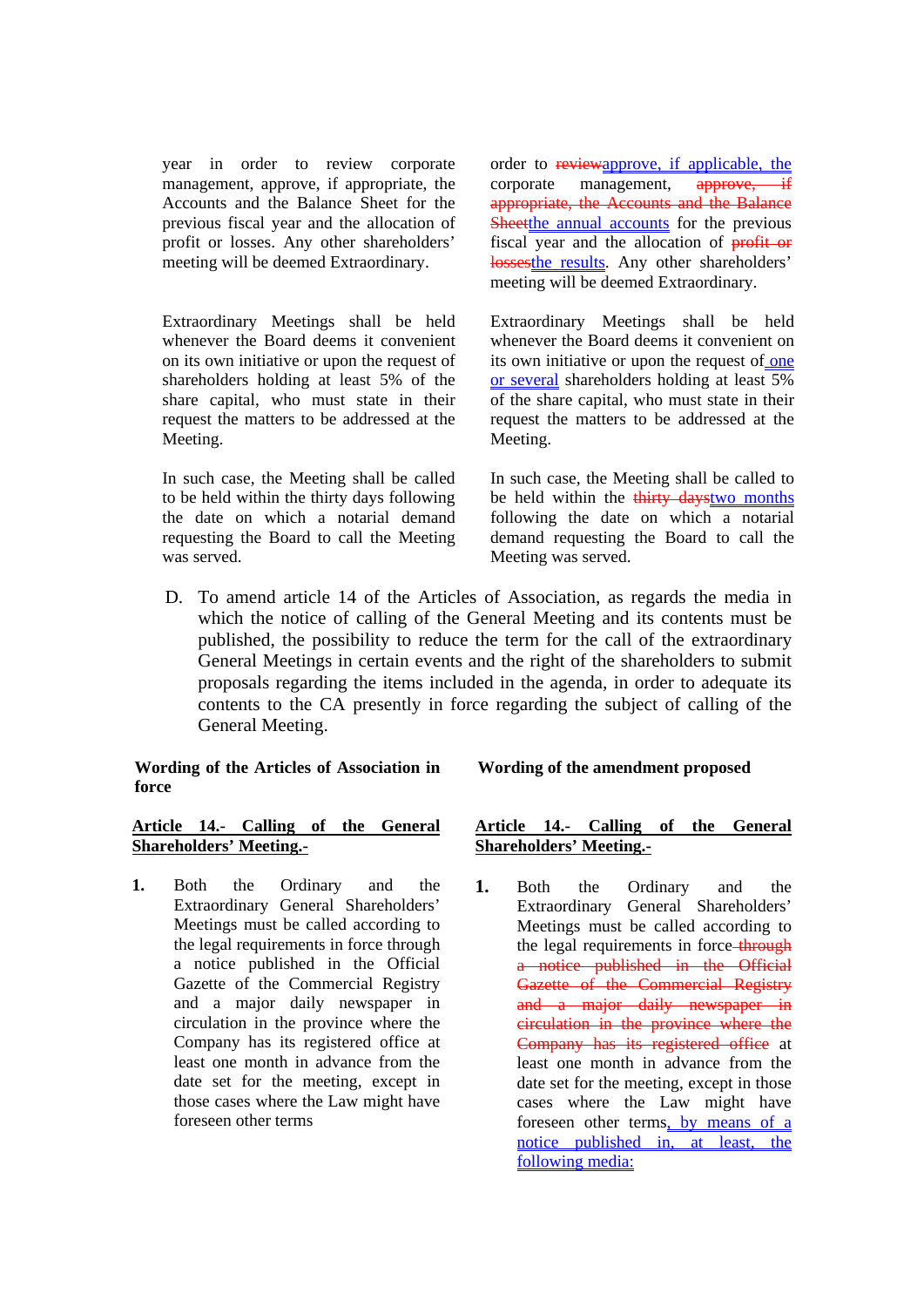- **2.** The notice must state the name of the Company, the place, date and time of the meeting upon first call as well as the agenda, which shall include the matters to be addressed thereat; the notice may also set forth the date, time and place on which the meeting shall, as the case may be, be held upon second call.
- **3.** Shareholders representing at least five per cent (5%) of the share capital may request the publication of a supplement to the call of the General Shareholders' Meeting including one or more items in the agenda. This right must be exercised by means of a
- a) The Official Gazette of the Commercial Registry or one of the major newspapers in circulation in Spain.
- b) The web page of the Spanish Securities Exchange Commission.
- c) The Company's web page.

Notwithstanding the foregoing, when the Company offers the shareholders the genuine possibility of voting by electronic means made available to all of them, the extraordinary General Meetings may be called with a minimum prior notice of fifteen (15) days. This reduction in the term to call the meeting will require an express resolution by the Ordinary General Meeting passed by, at least, two thirds  $(2/3)$  of the subscribed share capital with voting rights; the validity of this resolution must not exceed the date on which the next meeting is to be held.

The notice published on the Company's corporate web page will be kept available uninterruptedly at least until the General Shareholders' meeting takes place.

- **2.** The notice must state, in addition to the statements required by article 517 of the Companies Act, the name of the Company, the place, date and time of the meeting upon first call as well as, the agenda, which shall include the matters to be addressed thereat, and the position held by the person or persons issuing the notice; the notice may also set forth the date, time and place on which the meeting shall be held, as the case may be, be held upon second call.
- **3.** Shareholders representing at least five per cent (5%) of the share capital may request the publication of a supplement to the call of the Ordinary General Shareholders' Meeting including one or more items in the agendaiagenda of the call and to file justified resolution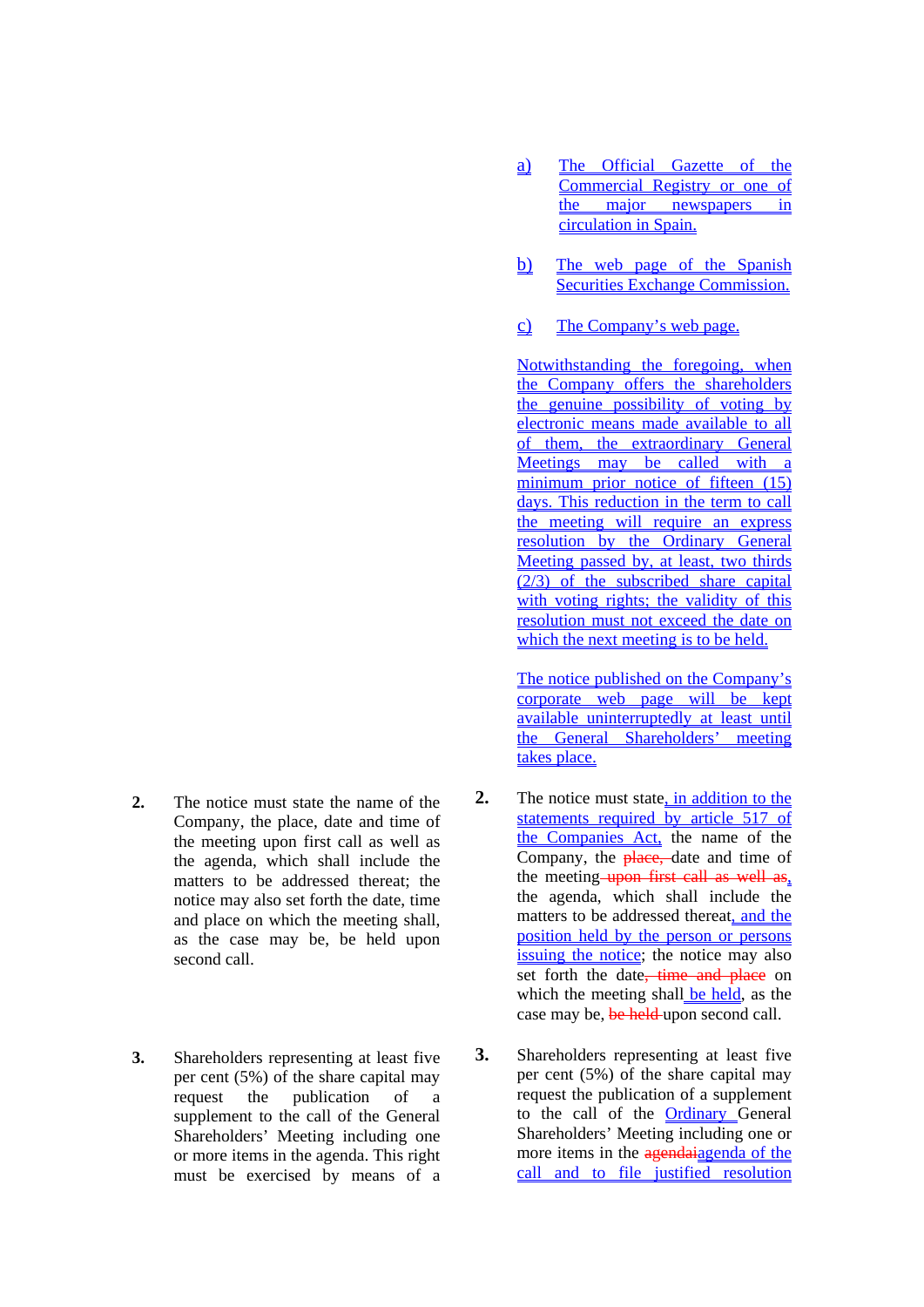certified notification**,** which must be received at the Company's registered office within five (5) days of the publication of the call to the meeting.

The supplement to the call to the meeting must be published at least fifteen (15) days prior to the date set for the meeting.

proposals regarding matters already included or that should be included in the agenda, as long as these new proposals are accompanied by a justification or, if applicable, by a justified resolution proposal. This right must be exercised by means of a certified notification**,** which must be received at the Company's registered office within five (5) days of the publication of the call to the meeting.

The supplement to the call to the meeting must be published at least fifteen (15) days prior to the date set for the meeting.

E. Amendment of article 16 of the Articles of Association, as regards the representations by a legal entity and the need to appoint an individual to represent such entity at the General Meeting, in order to adequate its contents to the CA presently in force on the subject of legitimacy and representation at a Meetings.

### **Wording of the Articles of Association in force**

 **Wording of the amendment proposed** 

#### **Article 16.- Right to attend, proxy granting and representation at the General Shareholders' Meeting.-**

- **1.** All Company shareholders shall be entitled to attend the general meeting as long as their shares appear registered under their name in the accounting registry at least five (5) days in advance from the date on which the meeting is to be held;
- **2.** Notwithstanding the foregoing, all shareholders with right to attend the meeting, according to the provisions set forth herein, may do so by means of a proxy, even when such proxy is not a shareholder.

Proxy representation must be granted on a special basis for each meeting, either in writing or by distance communication systems, as long as the identity of the represented shareholder, the proxy-

### **Article 16.- Right to attend, proxy granting and representation at the General Shareholders' Meeting.-**

- **1.** All Company shareholders shall be entitled to attend the general meeting as long as their shares appear registered under their name in the accounting registry at least five (5) days in advance from the date on which the meeting is to be held;
- **2.** Notwithstanding the foregoing, all shareholders with right to attend the meeting, according to the provisions set forth herein, may do so by means of a proxy, even when such proxy is not a shareholder.

Proxy representation must be granted on a special basis for each meeting, either in writing or by distance communication systems, as long as the identity of the represented shareholder, the proxy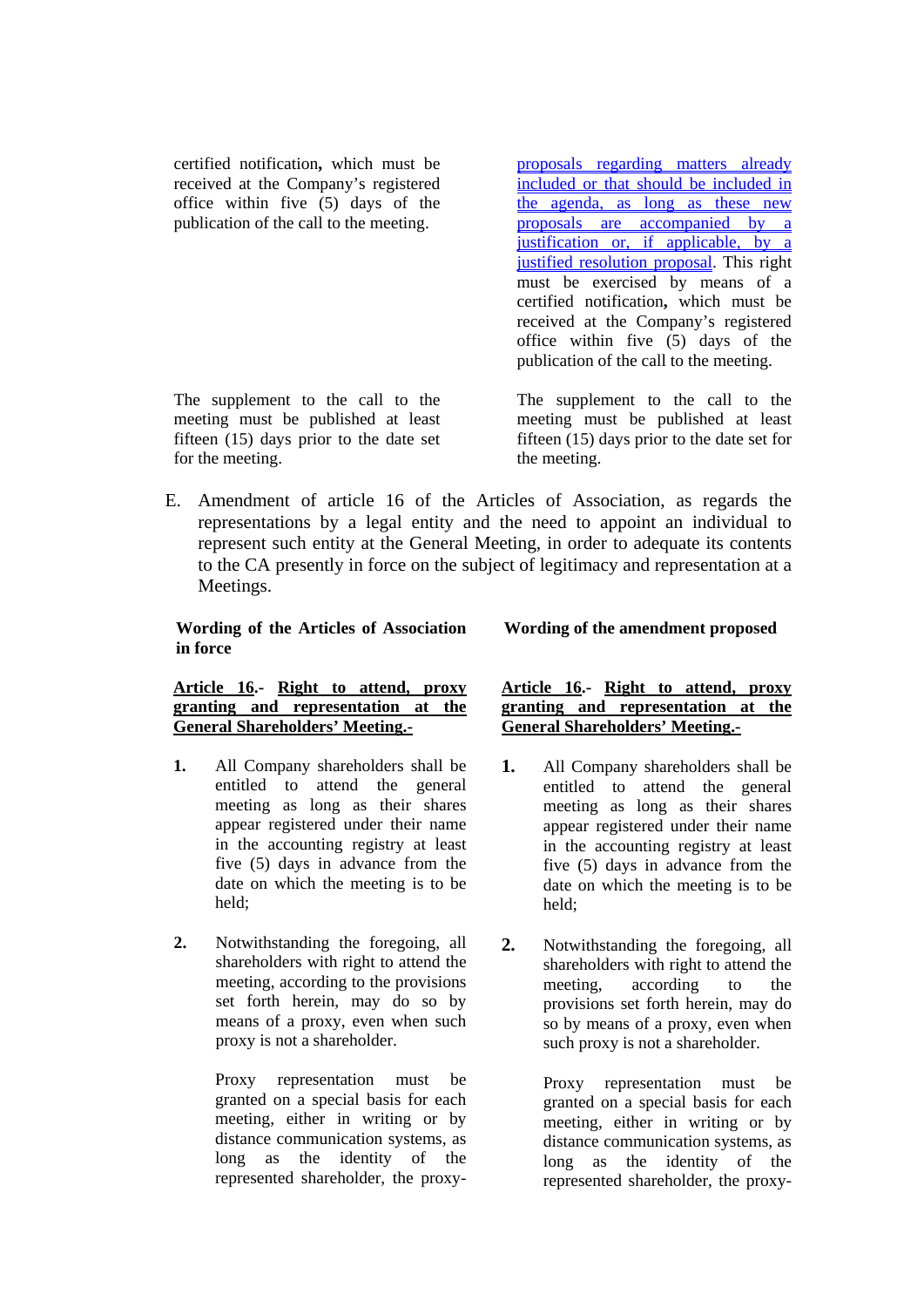holder and the contents of the proxy itself are duly guaranteed.

holder and the contents of the proxy itself are duly guaranteed.

In the event the representation is granted to a legal entity, such entity shall appoint an individual as its proxy representative, as established by the Law.

F. To amend article 17.bis of the Articles of Association, as regards the communication systems by means of which the shareholders may cast their distance votes regarding the proposals included on the agenda of the General Meeting, in order to improve the quality of its wording and adequate its contents to the CA presently in force on the subject of distance voting systems.

### **Wording of the Articles of Association in force**

### **Article 17.bis.- Casting of votes through distance voting systems.-**

- **1.** All shareholders who have right to attend the Meeting may cast their vote regarding the proposals included in the agenda through the following systems of communication:
	- (a) By postal correspondence, through the sending of the attendance card, duly signed and with indication of the sense of their vote;
	- (b) By any other distance voting systems in accordance with the instructions contained on the corporate web page of the Company, provided that the electronic document through which the voting right is exercised includes a recognized electronic signature, according to the provisions of the Electronic Signature Act (*Ley de Firma Electrónica*) or that, without fulfilling the requirements for the electronic signature, such electronic signature is deemed

### **Wording of the amendment proposed**

### **Article 17.bis.- Casting of votes through distance voting systems.-**

- **1.** All shareholders who have right to attend the Meeting may cast their vote regarding the proposals included in the agenda through the following systems of communication:
	- (a) By postal correspondence, through the sending of the attendance, proxy representation and distance vote card, duly signed and with indication of the sense of their vote; or
	- (b) By electronic correspondence or any other distance voting systems in accordance with the instructions contained on the corporate web page of the Company, provided that the safety of the electronic communications is duly guaranteed and the electronic document through which the voting right is exercised includes a recognized electronic signature, according to the provisions of the Electronic Signature Act (*Ley de Firma Electrónica*) or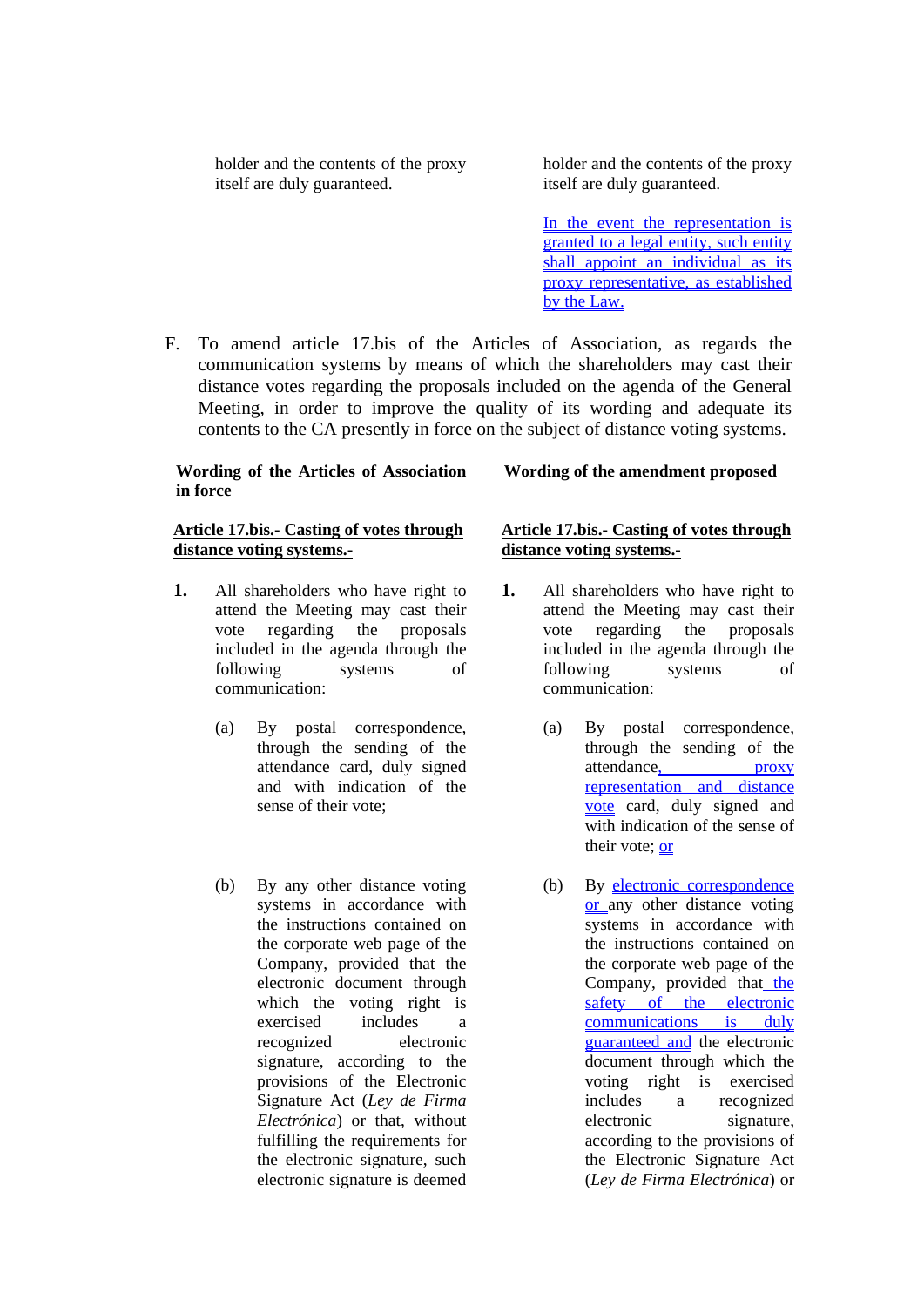to be valid by the Board of Directors for having the adequate guarantees as to the authenticity and identification of the shareholder who is exercising his voting right.

In order to be deemed valid, distance votes must be received by the Company at least five (5) days before the date set for the meeting.

- **2.** The notice of the General Shareholders' Meeting shall state the deadlines, means and procedures for casting the vote through distance voting systems.
- **3.** The shareholders who cast their vote through distance voting systems pursuant to this article shall be deemed as present to the effects of convening the meeting. In consequence, the delegations issued previously shall be deemed revoked and those conferred afterwards shall be deemed as not effected.
- **4.** Notwithstanding the foregoing, a vote casted by distance voting systems shall be rendered void by the personal attendance of the shareholder casting the vote to the Meeting.

that, without fulfilling the requirements for the electronic signature, such electronic signature is deemed to be valid by the Board of Directors for having the adequate guarantees as to the authenticity and identification of the shareholder who is exercising his voting right.

In order to be deemed valid, distance votes must be received by the Company at least five (5) days before the date set for the meeting.

- **2.** The notice of the General Shareholders' Meeting shall state the deadlines, means and procedures for casting the vote through distance voting systems.
- **3.** The shareholders who cast their vote through distance voting systems pursuant to this article shall be deemed as present to the effects of convening the meeting. In consequence, the delegations issued previously shall be deemed revoked and those conferred afterwards shall be deemed as not effected.
- **4.** Notwithstanding the foregoing, a vote casted by distance voting systems shall be rendered void by the personal attendance of the shareholder casting the vote to the Meeting.
- G. To amend article 23 of the Articles of Association, as regards the authorities that may be delegated by law to the Board of Directors, in order to avoid references to sets of law that have already been revoked.

### **Wording of the Articles of Association in force**

**Article 23.-** The Board of Directors is vested with all the authorities that can be legally delegated by the General Shareholders' Meeting in accordance with the provisions of the Companies **Wording of the amendment proposed**

**Article 23.-** The Board of Directors is vested with all the authorities that can be legally delegated by the General Shareholders' Meeting in accordance with the provisions of the Companies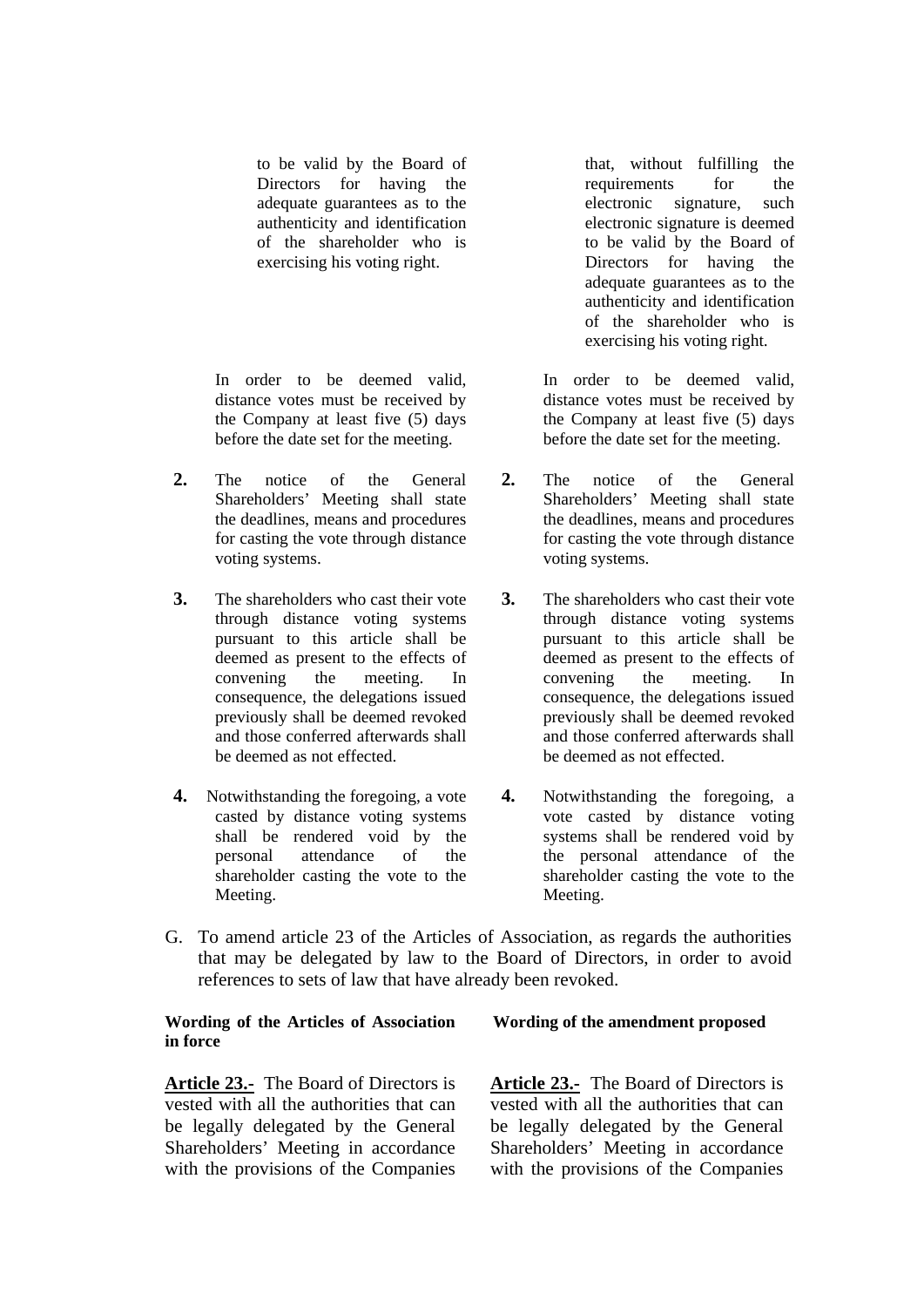Act (*Ley de Sociedades Anónims*). Act (*Ley de Sociedades Anónimas de Capital*).

H. Amendment of article 25 of the Articles of Association, as regards the drafting of the annual accounts, in order to improve the quality of its wording.

#### **Wording of the Articles of Association in force**

## **Wording of the amendment proposed**

### **Article 25.- Annual Accounts.-**

- 1. Within the maximum term of three (3) months following the end of the fiscal year, the Board of Directors must prepare, in compliance with the requirements set by law, the annual accounts, that is, the balance sheet, the profit and loss statement and the notes to the annual accounts as well as the management report and the proposed allocation of profit or losses corresponding to such fiscal year.
- 2. The annual accounts and the management report shall be reviewed by the Company's auditors and shall be submitted to the shareholders' consideration and approval, if applicable, at least one month prior to the date of the General Shareholders' Meeting.

### **Article 25.- Annual Accounts.-**

- 1. Within the maximum term of three (3) months following the end of the fiscal year, the Board of Directors must prepare, in compliance with the requirements set by law, the annual accounts, that is, the balance sheet, the profit and loss statement and the notes to the annual accounts as well as the management report and the proposed allocation of profit or lossesthe result corresponding to such fiscal year.
- 2. The annual accounts and the management report shall be reviewed by the Company's auditors and shall be submitted to the shareholders' consideration and approval, if applicable, at least one month prior to the date of the General Shareholders' Meeting.
- I. To amend article 26 of the Articles of Association, as regards the authority and competence of the Extraordinary General Shareholders Meeting to pass and to carry out structural modification transactions, in order to improve the quality of its wording and to avoid references to sets of law that have already been revoked.

#### **Wording of the Articles of Association in force**

**Article 26.-** The General Shareholders' Meeting called for such purpose may pass and implement the reorganization and merger of the Company, following at all times the requirements and formalities set up by the Companies Act (*Ley de Sociedades Anónimas*) and these Articles of Association.

#### **Wording of the amendment proposed**

**Article 26.-** The Extraordinary General Shareholders' Meeting called for such purpose may pass and implement the reorganization—and merger of the Company, merger and split-up transactions, or any other structural modifications of its competence, following at all times the requirements and formalities set up by the Act on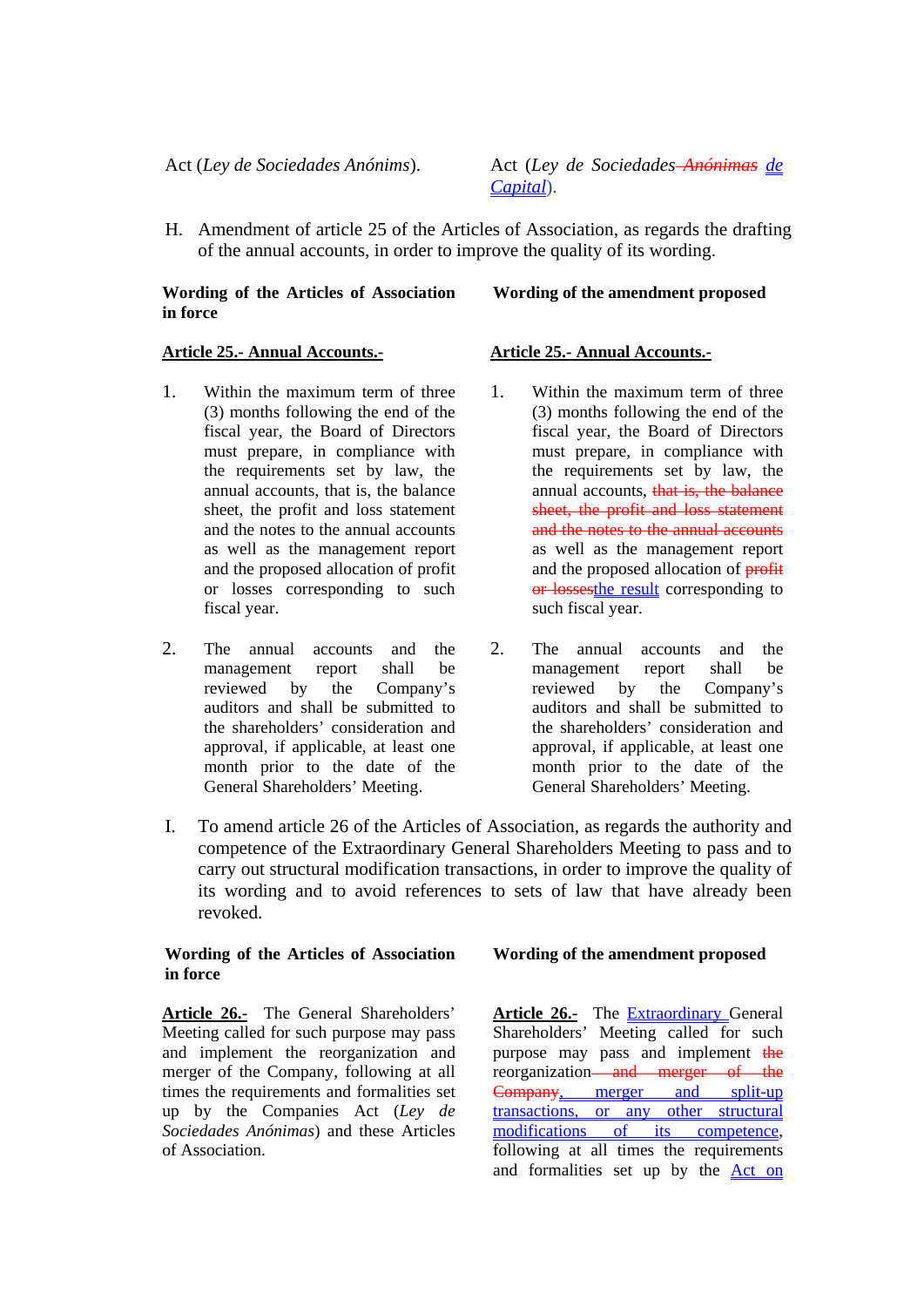Companies Act' Structural Modifications (*Ley de Modificaciones Estructurales de las Sociedades AnónimasMercantiles*) and these Articles of Association.

J. To amend article 27 of the Articles of Association, as regards the causes for a Company's dissolution, in order to avoid references to sets of law that have already been revoked.

### **Wording of the Articles of Association in force**

**Wording of the amendment proposed**

**Article 27.-** The dissolution of the Company shall require a prior resolution of the General Shareholders' Meeting and its dissolution can be based on any of the grounds set forth in Article 260 of the Companies Act (*Ley de Sociedades Anónimas*).

**Article 27.-** The dissolution of the Company shall require a prior resolution of the General Shareholders' Meeting and its dissolution can be based on any of the grounds set forth in Article 260363 of the Companies Act (*Ley de Sociedades Anónimasde Capital*).

K. To amend article 28 of the Articles of Association, as regards the lack of appointment of liquidators by the General Meeting that approved the dissolution of the Company and the conversion, in such event, of the current directors of the Company in its liquidators, in order to make the method of the appointment of liquidators more flexible in accordance with the CA presently in force and to avoid references to sets of law that have already been revoked.

### **Wording of the Articles of Association in force**

**Article 28.-** Once the dissolution has been passed, the liquidation shall be carried out according to the provisions of the Companies Act (*Ley de Sociedades Anónimas*). For that purpose, the General Shareholders' Meeting shall appoint one or more liquidators, always in an odd number, and confer on them the appropriate mandate.

### **Wording of the amendment proposed**

**Article 28.-** Once the dissolution has been passed, the liquidation shall be carried out according to the provisions of the Companies Act (*Ley de Sociedades Anónimas*). For that purpose,*de Capital*). Provided the lack of appointment of the liquidators by the General Shareholders' Meeting shall appoint one or more liquidators, always in an odd number, and confer on them the appropriate mandatethat approved the dissolution of the Company, those who held the office of directors at the moment of dissolution of the Company will be turned into liquidators.

L. To amend article 29 of the Articles of Association, as regards the final balance sheet, the liquidation report and the project on the splitting of the remaining assets resulting from the liquidation, in order to adequate its contents to article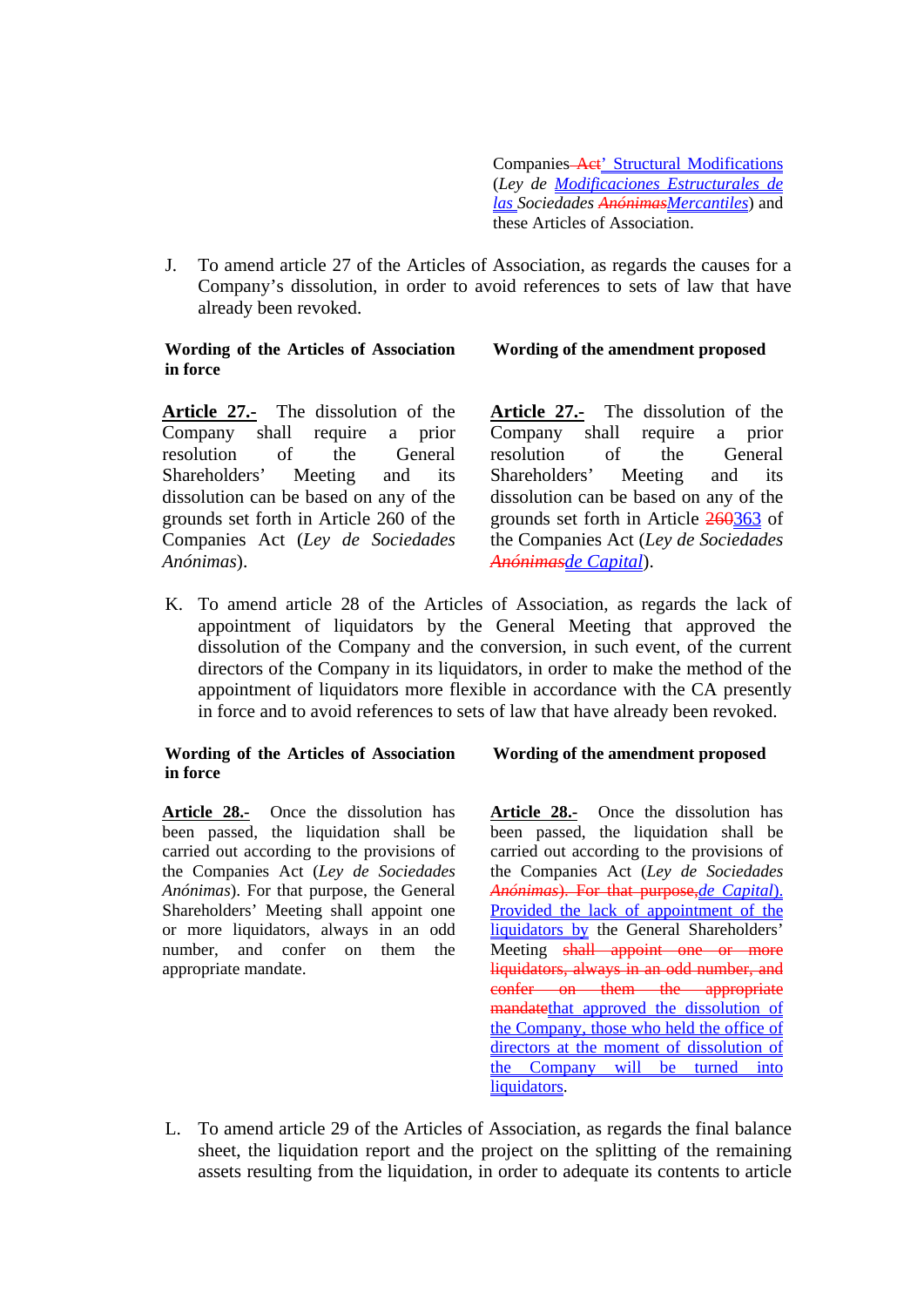390 of the CA presently in force.

#### **Wording of the Articles of Association in force**

**Article 29.-** Upon completion of the liquidation, the liquidators or the liquidation committee shall prepare a final balance sheet and determine the value and the portion of corporate assets to be allotted to each share.

#### **Wording of the amendment proposed**

**Article 29.-** Upon completion of the liquidation, the liquidators or the liquidation committee shall prepare a final balance sheet and determine the value and the portion of corporate assets to be allotted to each share, a complete report on such liquidation and a project on the splitting of the remaining assets between the shareholders.

M. To amend article 30 of the Articles of Association, as regards the submission of the contentious corporate matters to arbitration by the Arbitration Court of Barcelona (*Tribunal Arbitral de Barcelona)*.

#### **Wording of the Articles of Association in force**

**Article 30.-** 1. The shareholders are subject to the jurisdiction of the Court corresponding to the Company's registered office.

2. Any controversy, except for those provided for in the Companies Act (*Ley de Sociedades Anónimas*) shall be resolved by arbitration in law, pursuant to Act 36/1988, of 5 December.

3. Any person subject to a legal incompatibility, especially those established in Act 25/1983, of 26 December, amended by Act 9/1991, of 22

#### **Wording of the amendment proposed**

**Article 30.-** 1. The shareholders are subject to the jurisdiction of the Court corresponding to the Company's registered office.

2. Any controversy, except for those provided for in the Companies Act (*Ley de Sociedades Anónimas*) shall be resolved by arbitration in law, pursuant to Act 36/1988, of 5 December. All corporate contentious matters that might arise between the Company and its directors or its shareholders, between the former and latter, or between the shareholders between them, shall be resolved by arbitration of the Arbitration Court of Barcelona (*Tribunal Arbitral de Barcelona*), of the Catalan Association for Arbitration (*Asociación Catalana para el Arbitraje*), which will be in charge of appointing one (1) arbitrator and of the administration of the arbitration in accordance with its Regulations. All such matters over which the parties have no free disposition are excepted.

3. Any person subject to a legal incompatibility, especially those established in Act 25/1983, of 26 December, amended by Act 9/1991, of 22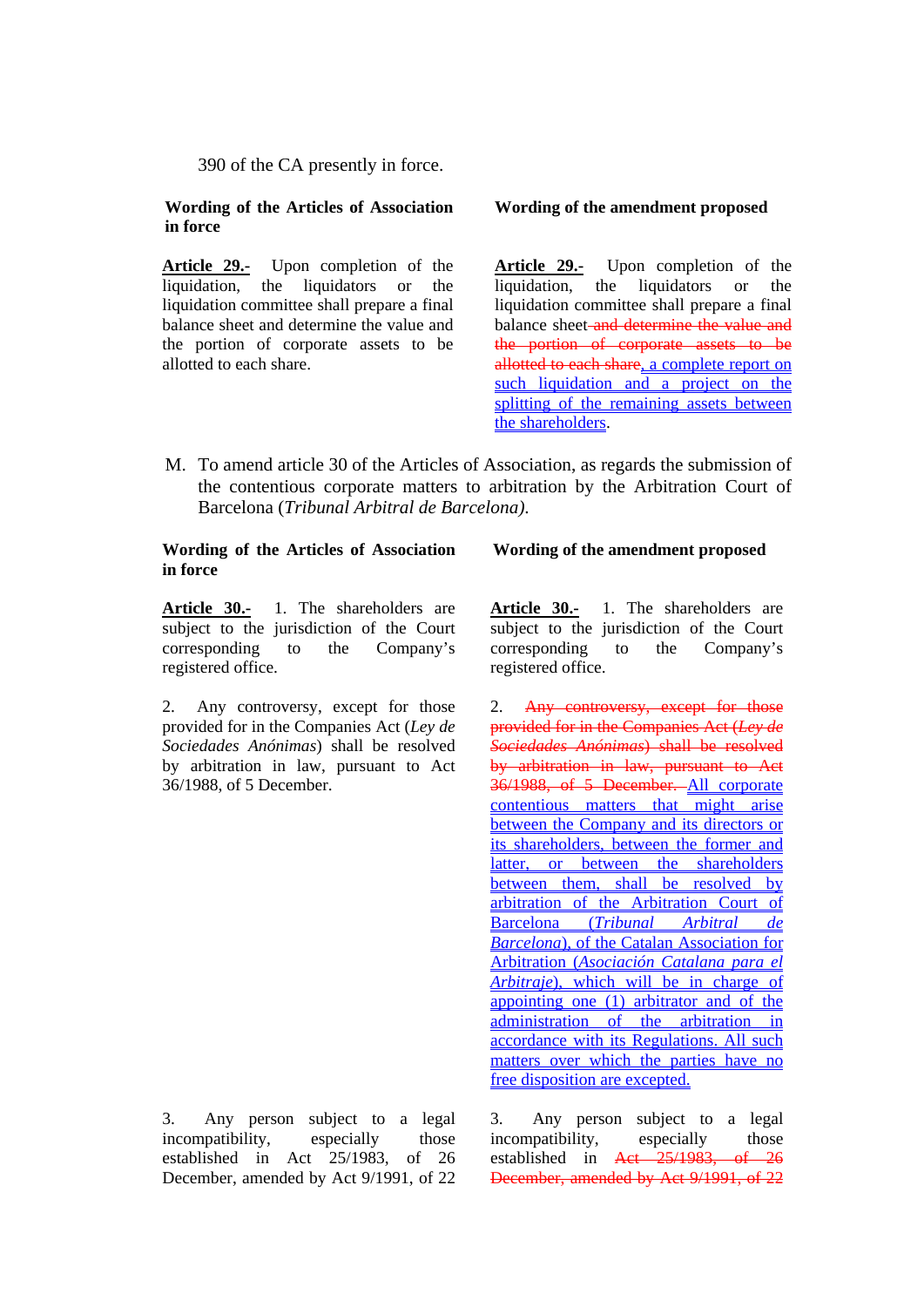March, shall not be entitled to hold offices in the Company.

MarchLaw 5/2206, dated 10 April, shall not be entitled to hold offices in the Company.

3.2. The second by-laws amendment refers to the inclusion of a new article 9.bis in the Articles of Association, as regards the Company's duty of keeping a corporate web page, according the latest legislative developments concerning this matter introduced by the CA in force. Therefore, the new article 9.bis would read as follows (the new wording appears underlined):

> **Article 9 Bis.- Corporate web page.-** The Company will keep a corporate web page to enable the exercise by the shareholders of their information right, and to divulge the relevant information required by the securities market legislation, which shall include all documents and information foreseen by the Law and the Corporate Governance System of the Company and all other information deemed appropriate to be made available to the shareholders and investors through this system.

3.3. The third by-laws amendment refers to articles 22 and 22.bis of the Articles of Association and, specifically, to the ways to Board meetings can be called, the possibility of calling a Board meetings by one third (1/3) of its members and the holding of distance meetings. These articles are proposed to be amended in order to adequate their wording to the CA presently in force so as to allow more flexibility concerning the calls and the holding of distance meetings, providing the management of the Board of Directors with a larger agility.

Therefore, being the current wording of the articles 22 and 22.bis and the proposal of amendment that is being submitted to the General Meeting for its approval transcribed below (the new wording appears underlined):

**Wording of the Articles of Association in force** 

**Article 22.- Calling of the Board of Directors, quorum and majorities.-** The Board of Directors shall be called to a meeting by the Chairperson or the or by the person validly taking his place, by registered mail with acknowledgement of receipt, with at least twenty days prior to the date on which the meeting is to be held. The notice of the meeting of the Board shall state the place, date and time as well as the matters to be discussed  **Wording of the amendment proposed** 

**Article 22.- Calling of the Board of Directors, quorum and majorities.-** The Board of Directors shall be called to a meeting by the Chairperson or the or by the person validly taking his place, by registered mail with acknowledgement of any mean that allows its receipt, with at least twentyten  $(10)$  days prior to the date on which the meeting is to be held, except for urgent matters that justify a shorter term. The notice of the meeting of the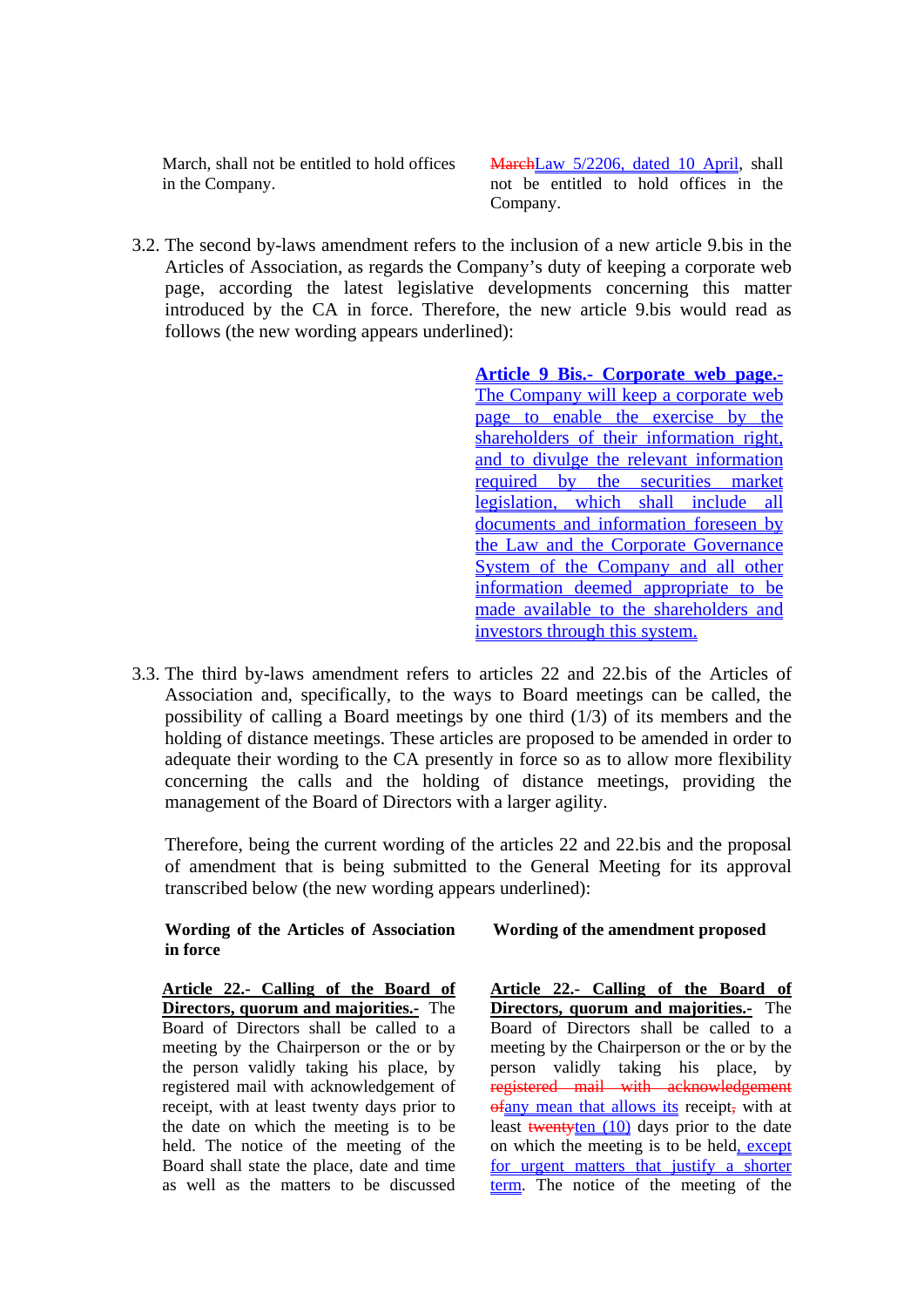thereat.

The attendance of one half plus one of its members, being present or represented by proxy, is required.

Resolutions shall be passed by absolute majority of the members of the Board present at the meeting. In the event of a tie, the Chairperson shall have the casting vote.

**Article 22.bis.- Meetings held through distance communication systems.-** The Board of Directors, as well as the Committees established within it according to the provisions of the Articles of Association, may hold meetings by videoconference or by any other systems that enables all directors attending the meeting to be connected through a multidirectional interconnection system integrating sound and image in real time. Additionally, any communication or information provided by the Board of Directors or any of the Committees therein shall be in writing, being the electronic means and other distance communication systems admissible. For such purposes, email addresses supplied by the Directors to the Secretary to the Board of Directors shall be deemed valid.

Board shall state the place, date and time as well as the matters to be discussed thereat.

Notwithstanding the foregoing, the Board of Directors shall be considered validly held without having been called, if all the directors attending or represented by proxy unanimously accept the holding of the meeting, as well as the agenda to be discussed thereat.

The directors constituting at least one third  $(1/3)$  of the members of the Board of Directors may call a meeting, for it to be held at the locality of the registered office. indicating the proposed agenda if, prior request to the Chairperson, he fails to call the meeting without a reasonable cause within one month from said request.

The attendance of one half plus one of its members, being present or represented by proxy, is required for validly holding meetings of the Board of Directors.

Resolutions shall be passed by absolute majority of the members of the Board present at the meeting. In the event of a tie, the Chairperson shall have the casting vote.

**Article 22.bis.- Meetings held through distance communication systems.-** The Board of Directors, as well as the Committees established within it according to the provisions of the Articles of Association, may hold meetings by videoconference, conference calls or by any other systems that enables all directors attending the meeting to be connected through a multi-directional interconnection system integrating sound and image in real timedistance communication systems as long as said communications take place in real time and, therefore, in one sole act, and both the identity of the participating or voting individual and the security of the electronic communications, are properly guaranteed. Additionally, any communication or information provided by the Board of Directors or any of the Committees therein shall be in writing, being the electronic means and other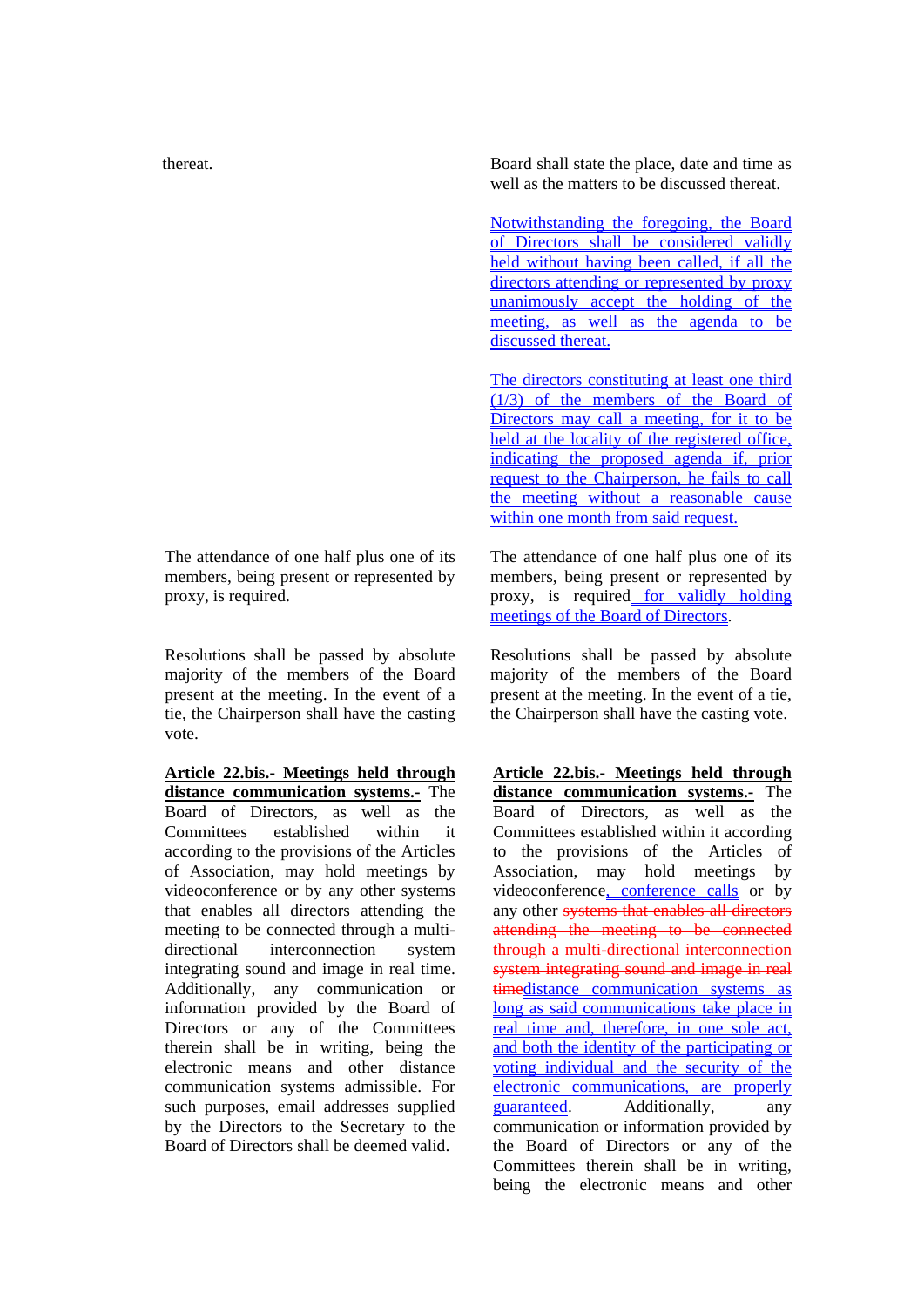distance communication systems admissible. For such purposes, email addresses supplied by the Directors to the Secretary to the Board of Directors shall be deemed valid.

### **IV. FOURTH PROPOSAL ON THE AGENDA**

### **Amendment of articles 5, 6, 7, 8, 9, 11, 12, 16, 19 and 20 of the Regulations of the General Shareholders' Meetings in order to adapt their contents to the Companies Act presently in force and to introduce certain qualitative improvements in their wording.**

The purpose of the proposed amendment to the Regulation of the General Shareholders Meeting of the Company, whose wording is set out below, is to adequate its contents to the CA presently in force and to the amendments proposed in Section II above, as well as to introduce certain qualitative improvements to their wording.

As a result, the following amendments to the Regulations of the Board of Directors are proposed to be passed, being the current wording of each of the referred articles and the proposal of amendment that is being submitted to the General Meeting for its approval transcribed below (the new wording appears underlined):

A. To amend article 5 of the Regulation of the General Shareholders' Meeting, as regards the general principles, in order to introduce certain qualitative improvements in its wording.

### **Wording of the Regulation of the General Shareholders' Meeting in force**

#### **Article 5. General Principles**

**1.** The General Shareholders' Meeting is the supreme decision making body of the Company regarding the matters of its competence.

**2.** The General Meeting, duly called and summoned, represents all shareholders, and their resolutions, adopted pursuant to the provisions of the Law, the Articles of Association and these Regulations, shall bind all shareholders, including the dissenting shareholders and those who did not attend the meeting.

#### **Wording of the amendment proposed**

#### **Article 5. General Principles**

**1.** The General Shareholders' Meeting is the supreme decision making body of the Company regarding the matters of its competence.

**2.** The General Meeting, duly called and summoned, represents all shareholders, and their resolutions, adopted pursuant to the provisions of the Law, the Articles of Association and these Regulations, shall bind all shareholders, including the dissenting shareholders and those who did not attend the meeting.

B. To amend article 6 of the Regulation of the General Shareholders Meeting, as regards the types of General Meetings, in order to adequate its contents to the CA presently in force on the subject of annual accounts.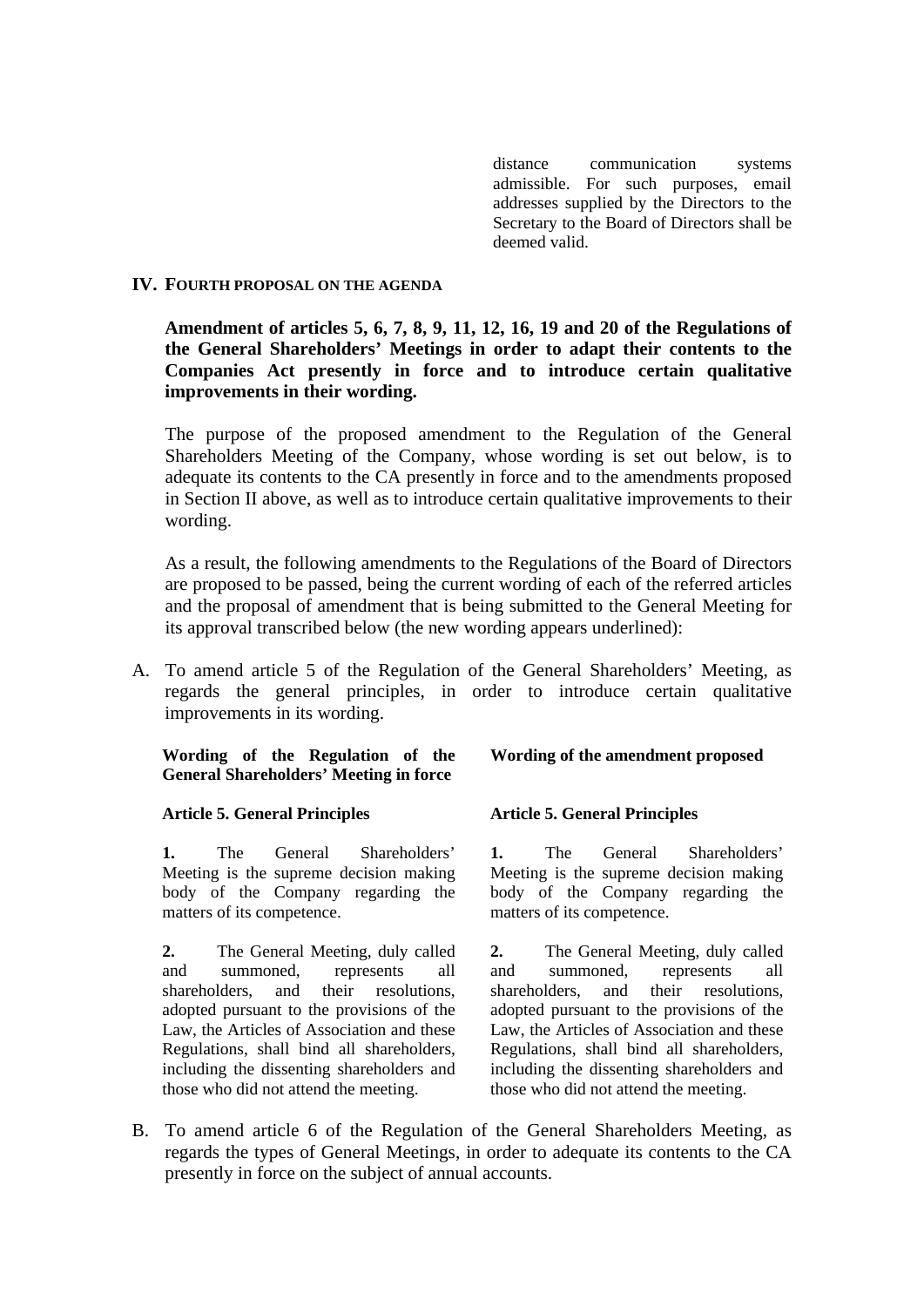**Wording of the Regulation of the General Shareholders' Meeting in force** 

#### **Article 6. Types of General Meetings**

**1.** The General Shareholders' Meeting may be ordinary or extraordinary.

**2.** The Ordinary General Shareholders' Meeting, previously called for that purpose, must necessarily meet within the first six (6) months of each fiscal year, in order to examine the corporate management, to approve, if appropriate, the accounts of the previous fiscal year and to resolve on the allocation of the results.

**3.** All General Meetings not foreseen in the preceding paragraph shall be considered Extraordinary General Meetings.

#### **Wording of the amendment proposed**

#### **Article 6. Types of General Meetings**

**1.** The General Shareholders' Meeting may be ordinary or extraordinary.

**2.** The Ordinary General Shareholders' Meeting, previously called for that purpose, must necessarily meet within the first six (6) months of each fiscal year, in order to examineapprove, if applicable, the corporate management, to approve, if appropriate, the annual accounts of the previous fiscal year and to resolve on the allocation of the results.

**3.** All General Meetings not foreseen in the preceding paragraph shall be considered Extraordinary General Meetings.

C. To amend article 7 of the Regulation of the General Shareholders' Meeting, as regards the tasks of the General Meeting, in order to avoid references to sets of law that have already been revoked and to adapt its contents to the CA presently in force, on the subject of annual accounts and the creation of the corporate web page, by introducing this latest as another task corresponding to the General Meeting.

**Wording of the Regulation of the General Shareholders' Meeting in force** 

#### **Article 7. Competence of the General Meeting**

**1.** The General Shareholders' Meeting, duly called and summoned, shall decide on all matters relating to its competence, in accordance with the Law and the Articles of Association.

**2.** In particular, the General Shareholders' Meeting shall be in charge of adopting the following resolutions:

(a) the examination of the corporate management and the approval, if appropriate, of the annual accounts and the allocation of the results;

(b) the appointment and dismissal of

#### **Wording of the amendment proposed**

#### **Article 7. Competence of the General Meeting**

**1.** The General Shareholders' Meeting, duly called and summoned, shall decide on all matters relating to its competence, in accordance with the Law and the Articles of Association.

**2.** In particular, the General Shareholders' Meeting shall be in charge of passing the following resolutions:

(a) the examinationofapproval, as the case may be, of the corporate management and the approval, if appropriate, of the annual accounts and the allocation of the results;

(b) the appointment and dismissal of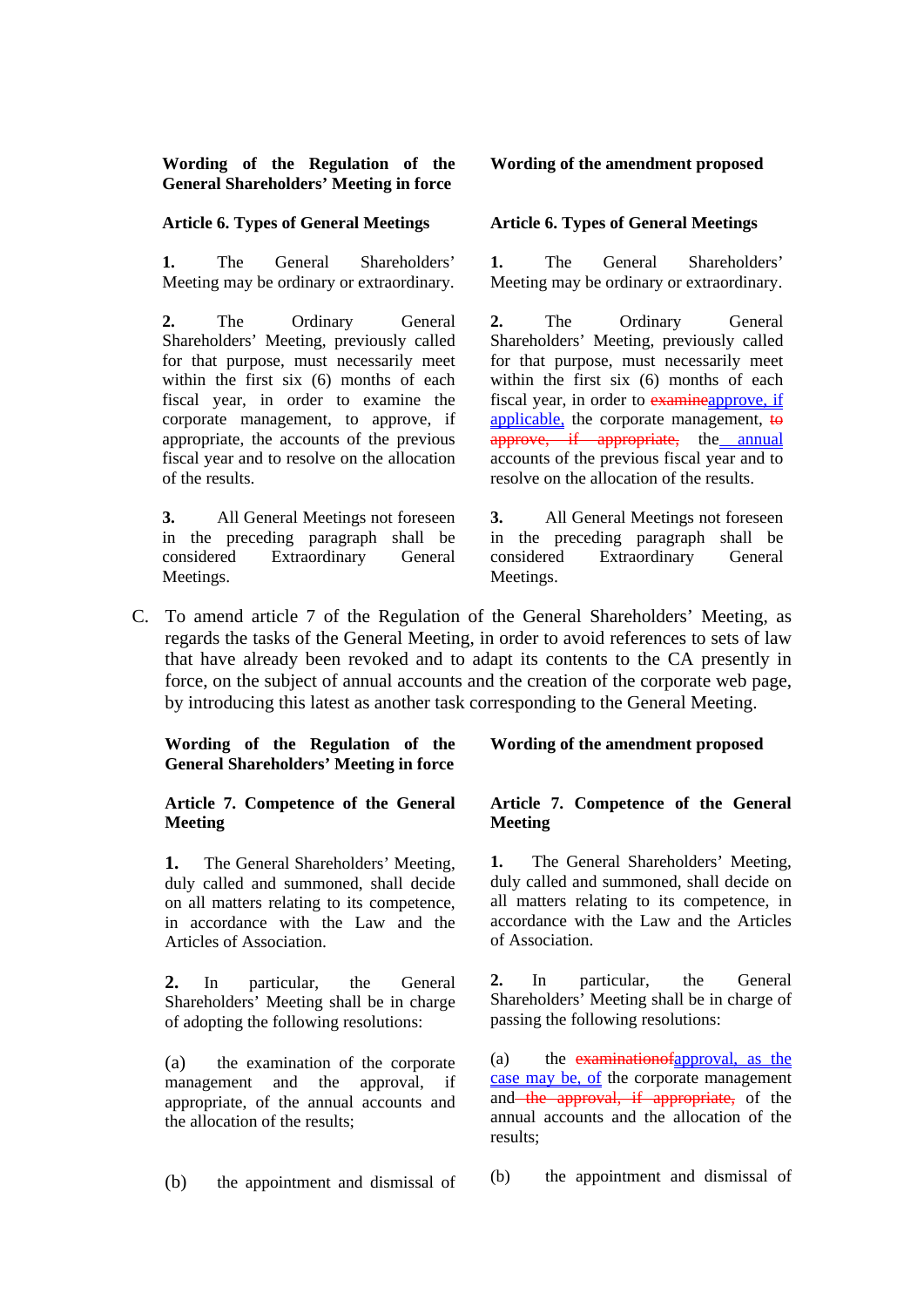the members of the Board of Directors;

(c) the appointment and removal, in accordance with the legal requirements, of the Auditors of the Accounts;

(d) the amendment of the Articles of Association;

(e) the increase and reduction of the share capital, with suppression, if applicable, of the preferential subscription right; the delegation to the Board of Directors, within the terms foreseen by law, of the authority to set the date or dates for the execution of the agreed capital increase; the authorisation to the Board of Directors to increase the capital pursuant to the provisions contained in article 153.1.b of the Spanish Companies Act (*Ley de Sociedades Anónimas*);

(f) the issuance of numbered series of bonds or other securities, whether convertible or not, that may recognise or create a debt;

(g) the transformation, merger, splitoff and dissolution of the Company;

(h) the establishment of the remuneration of the Board of Directors and the application, as the case may be, of the board members and non-board company managers payment systems, through the distribution of shares, of rights options over the same, or of incentives related to the value of the Company shares;

(i) the authorisation for the derivative acquisition of own shares;

(j) the exercise of the Company's action for liability, according to requirements established by Law;

(k) the approval and amendment of the Regulations of the General Shareholders' Meeting; an dany other matter attributed to it by law of by the members of the Board of Directors;

(c) the appointment and removal, in accordance with the legal requirements, of the Auditors;

(d) the amendment of the Articles of Association;

(e) the increase and reduction of the share capital, with suppression, if applicable, of the preferential subscription right; the delegation to the Board of Directors, within the terms foreseen by law, of the authority to set the date or dates for the execution of the agreed capital increase; the authorisation to the Board of Directors to increase the capital pursuant to the provisions contained in article 153.1.297.1.b of the Spanish Companies Act (*Ley de Sociedades Anónimasde Capital*);

(f) the issuance of numbered series of bonds or other securities, whether convertible or not, that may recognise or create a debt;

 $(g)$  the transformation, merger, split-off and dissolution of the Company;

(h) the establishment of the remuneration of the Board of Directors and the application, as the case may be, of board members and company officers payment systems, through the distribution of shares, of option rights over the shares, or of incentives related to the value of the Company shares;

(i) the authorisation for the derivative acquisition of own shares;

(j) the exercise of the Company's action for liability, according to requirements established by Law;

(k) the approval and amendment of the Regulations of the General Shareholders' Meeting; and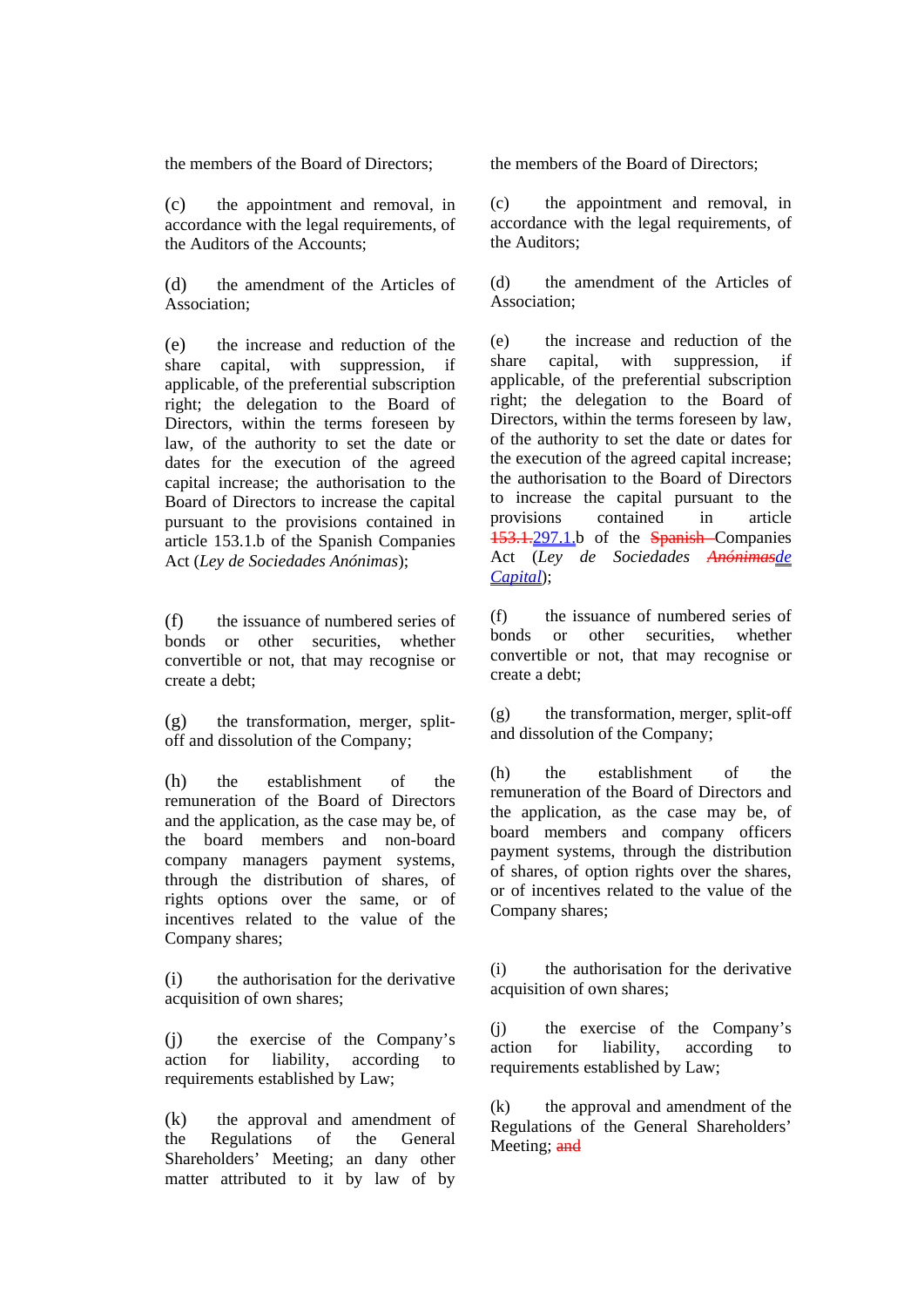Articles of Association.

(l) the creation of a corporate web page; and

 $(m)$  (H) any other matter attributed to it by law of by the Articles of Association.

D. To amend article 8 of the Regulation of the General Shareholders' Meeting, as regards the media on which the notice to the General Meeting, as well as its contents, are to be published, the possibility of reducing the period to call the extraordinary General Meetings in certain circumstances, and the right of the shareholders to present proposals regarding the items included in the agenda, in order to adequate its contents to the CA presently in force on the subject of call notices of the General Meeting.

### **Wording of the Regulation of the General Shareholders' Meeting in force**

#### **Article 8. Calling of the General Shareholders' Meeting**

**1.** The Board of Directors of the Company must call the General Shareholders' Meeting, both ordinary or extraordinary, following the requirements foreseen in the Law and in the Articles of Association, in the Official Gazzette of the Commercial Registry and in at least one of the major newspapers published in the province where the Company's registered office is located and on the Company website , with at least one (1) month's notice from the date set for the meeting to be held. This does not contravene any events in which the Law foresees different terms for the calling of the meeting.

> The notice of calling shall state the date and the place of the General Shareholders' Meeting as well as the agenda with all the matters to be discussed therein and it may also state the date in which, if applicable, the meeting shall be held on second call. Between the first and second call a period of, at least, twenty-four (24) hours must elapse.

#### **Wording of the amendment proposed**

### **Article 8. Calling of the General Shareholders' Meeting**

- **1.** The Board of Directors of the Company must call the General Shareholders' Meeting, both ordinary or extraordinary, following the requirements foreseen in the Law and in the Articles of Association, in the Official Gazzette by means of a notice published in, at least, one of the following media:
	- a) The Official Gazette of the Commercial Registry and in at leastor one of the major newspapers published in the province where the Company's registered office is located and on the Company website , within circulation in Spain.
	- b) The web page of the Spanish Securities Exchange Commission.
	- c) The Company's web page.

The calling of the General Shareholders' Meeting must be published at least one (1) month's notice in advance from the date set for the meeting. This does not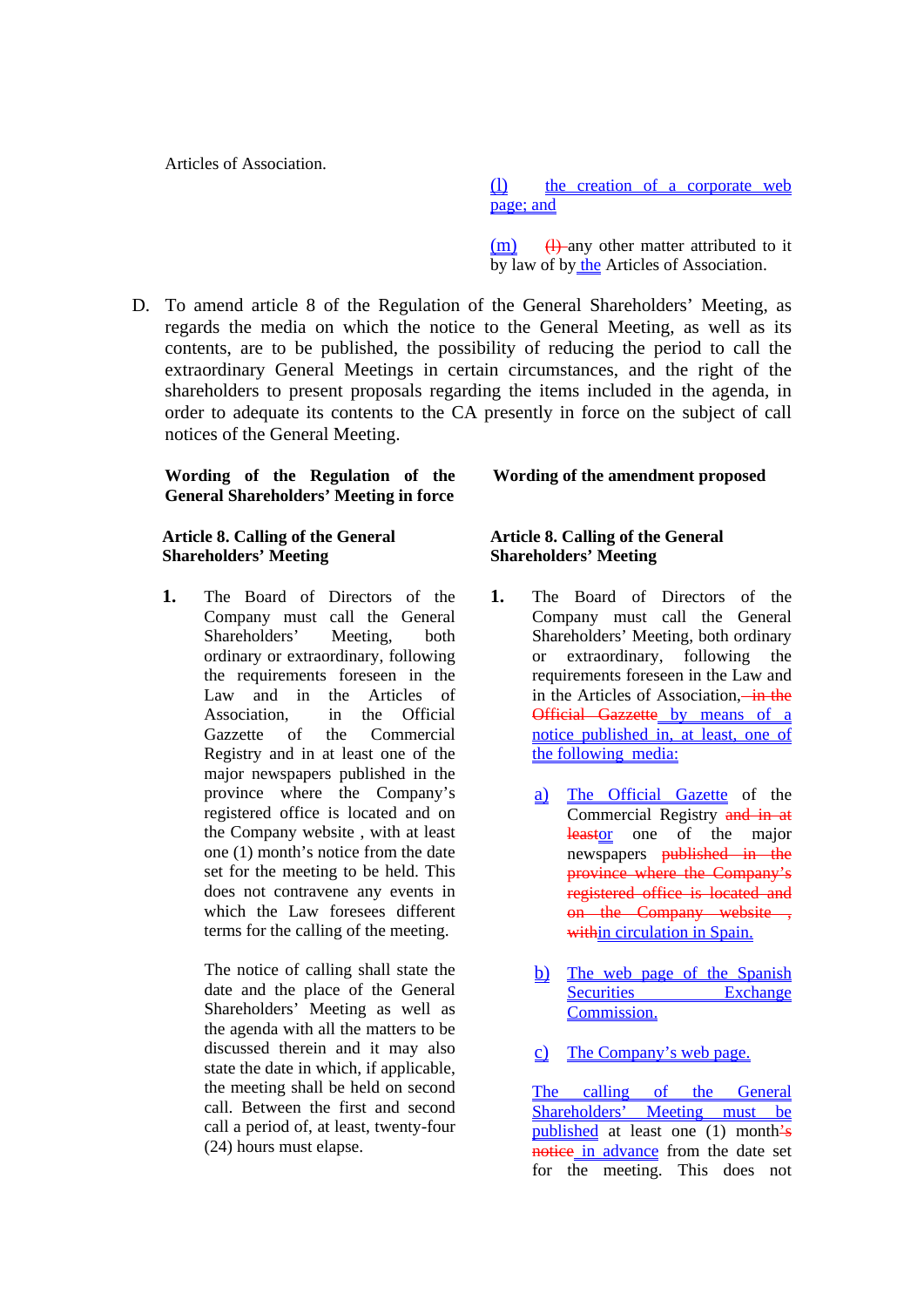**2.** Shareholders representing, at least, five per cent (5%) of the share capital may request that a supplement to the notice of the General Meeting be published, including one or more items in the agenda. This right may be exercised by means of certified notification, which must be received at the registered office within five (5) days following the date of publication of the notice.

> The supplement to the notice of the meeting must be published at least

contravene any events in which the Law foresees different terms for the calling of the meeting.

Notwithstanding the foregoing, the Extraordinary General Meetings may be called with a minimum prior notice of fifteen (15) days, provided always that the Company offers its shareholders the actual possibility of voting by electronic means. This reduction in the term to call a meeting will require an express resolution of the Ordinary General Shareholders' Meeting, passed by, at least, two thirds (2/3) of the subscribed share capital with voting rights; the validity of the resolution must not exceed the date on which the next meetings is to be held.

The notice of the calling shall state the date and the place, in addition to the statements required by article 517 of the Companies Act, the name of the company, the date, and time of the General Shareholders' Meeting-as well as, the agenda with all the matters to be discussed thereinandtherein, as well as the position held by the person or persons issuing the notice and it may also state the date in which, if applicable, the meeting shall be held on second call. Between the first and second call a period of, at least, twenty-four (24) hours must elapse.

**2.** Shareholders representing, at least, five per cent (5%) of the share capital may request that a supplement to the notice of the Ordinary General Shareholders' Meeting be published, including one or more items in the agenda and filing justified proposals covering matters already included or that should be included in the agenda, as long as these new items are accompanied by a justification or, if applicable, by a justified resolution proposal . This right may be exercised by means of certified notification, which must be received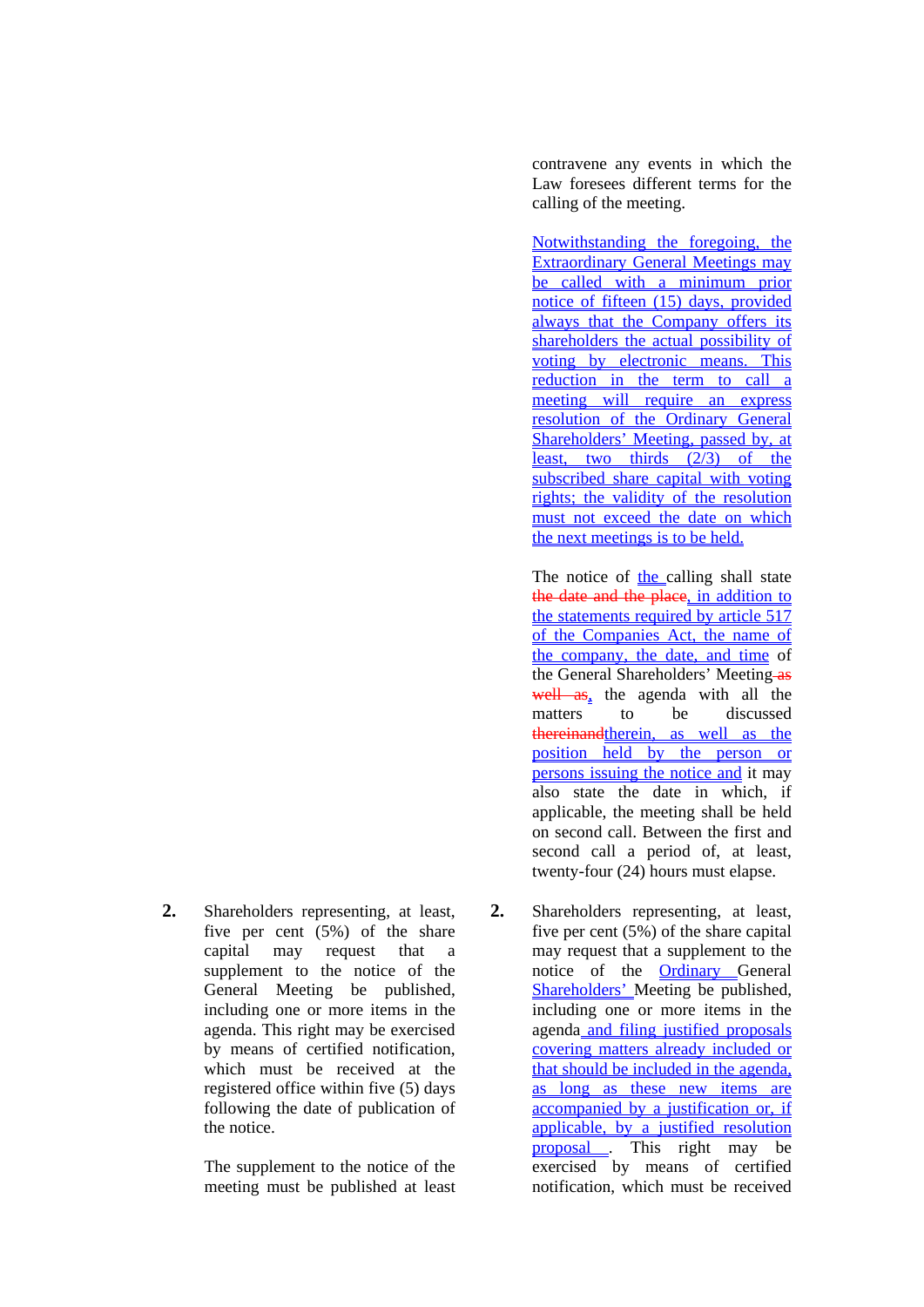fifteen (15) days prior to the date set for the General Meeting.

- **3.** The General Shareholders' Meeting shall be called:
	- (a) If ordinary, within the first six (6) months of each fiscal year;
	- (b) If extraordinary, whenever the Board of Directors deems it to be convenient;
	- (c) In any case, when requested, via Notary Public document, by a number of shareholders holding at least five per cent (5%) of the share capital, stating in said request the items to be discussed at the General Meeting. In such a case, the Meeting shall be called to be held within the thirty (30) days following the date on which the Board of Directors was required before Notary Public to call it.

If the General Meeting has not been called within the legally established term, it can be called, upon request of any shareholder, in case of ordinary General Meeting, or upon the request of the shareholders referred to in the section (c) above, by the Judge of First Instance Court of the jurisdiction in which the Company's registered office is located.

at the registered office within five (5) days following the date of publication of the notice.

 The supplement to the notice of the meeting must be published at least fifteen (15) days prior to the date set for the General Meeting.

- **3.** The General Shareholders' Meeting shall be called:
	- (a) If ordinary, within the first six (6) months of each fiscal year;
	- (b) If extraordinary, whenever the Board of Directors deems it to be convenient;
	- (c) In any case, when requested, via Notary Public document, by a number of one or several shareholders holding representing at least five per cent (5%) of the share capital, stating in said request the items to be discussed at the General Meeting. In such a case, the Meeting shall be called to be held within the thirty-two  $(302)$ days months following the date on which the Board of Directors was notarially required to call it.

If the General Meeting has not been called within the legally established term, it can be called, upon request of any shareholder, in case of ordinary General Meeting, or upon the request of the shareholders referred to in the section (c) above, by the Judge of First Instancethe Commercial Court of the jurisdiction in which the Company's registered office is located.

E. To amend article 9 of Regulation of the General Shareholders' Meeting, as regards the information that must be made available to the shareholders on the Company's web page before the General Meeting takes place, as well as the term and the way said information is to be made available, in order to adequate its contents to the CA presently in force on the subject of information rights of the shareholders.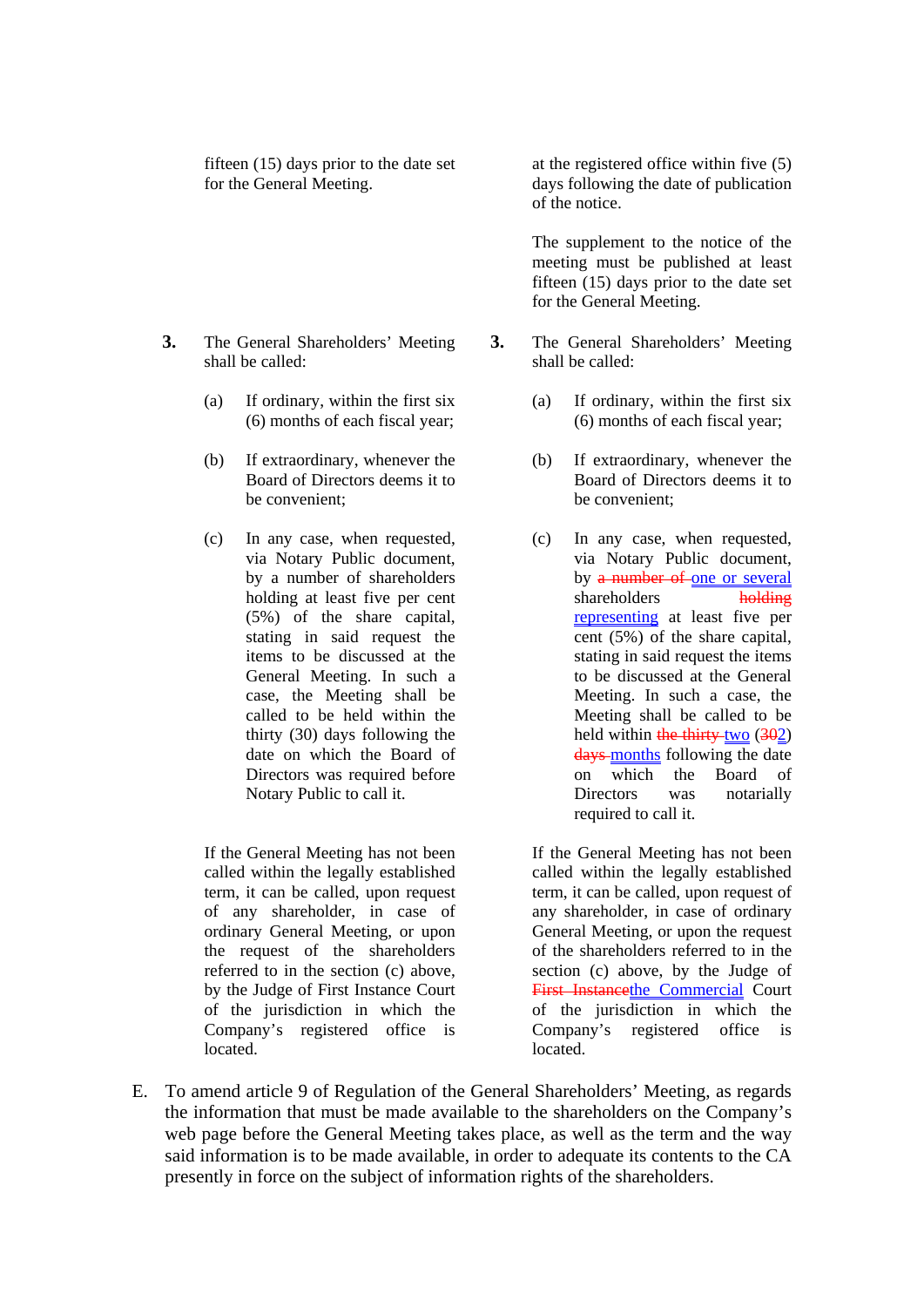**Wording of the Regulation of the General Shareholders' Meeting in force** 

**Article 9. Information right available for shareholders prior to the holding of the General Meeting** 

#### **1. Information on the Company's corporate web page**

As of the date of publication of the notice of calling of the General Meeting, shareholders shall have the right to obtain information on the Company's web page concerning:

(a) the full text of the calling of the meeting;

(b) the text of the proposed resolutions formulated by the Board of Directors in relation to the items in the agenda for the Meeting;

- (c) any other documents that must be made available by Law to the shareholders regarding the items in the agenda;
- (d) means and procedures of

**Wording of the amendment proposed**

#### **Article 9. Information right available for shareholders prior to the holding of the General Meeting**

#### **1. Information on the Company's corporate web page**

As of the date of publication of the notice of calling of the General Meeting, shareholders shall have the right to obtain information on the Company's web page concerning:

- (a) the full text of the calling of the meeting;
- (b) the total number of shares and voting right as at the date of the calling;
- (c) the documents to be presented at the Meeting and, in particular, the reports of the directors, auditors and independent experts;
- ;  $(d)$   $(b)$ -the complete text of the proposed resolutions formulated by the Board of Directors in relation to the items in the agenda for the Meeting or, in their absence, a report from the competent bodies, commenting each one of the items in the agenda. The proposed resolutions submitted by the shareholders will also be included as they are received;
- (e)  $(e)$  any other documents that must be made available by Law to the shareholders regarding the items in the agenda;
- (f) (d) means and procedures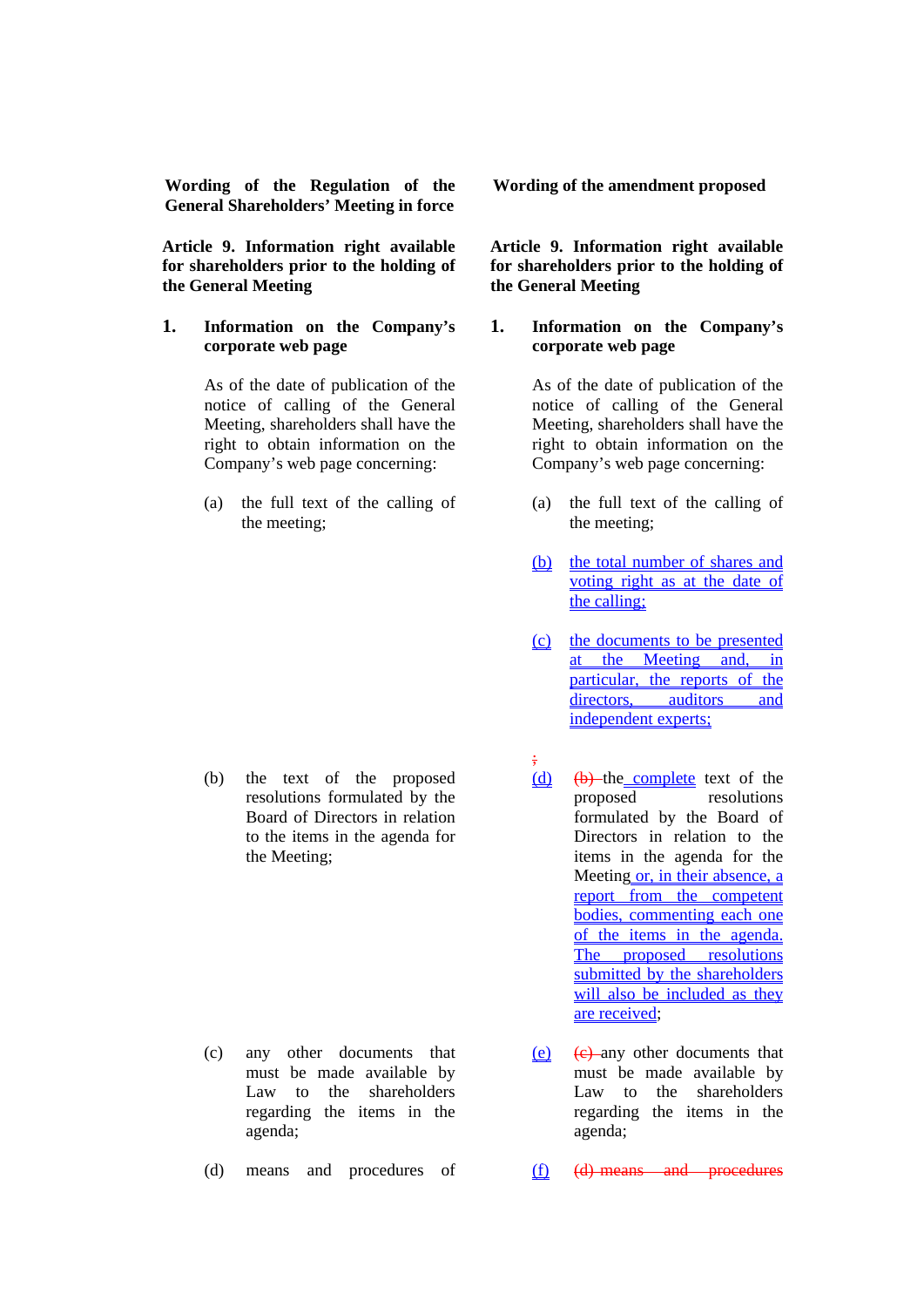voting and distance delegation, which in accordance to the provisions contained in the Articles of Association and these Regulations, must be made available to shareholders;

(e) any other information that the Board of Directors deems fitting for the full effectiveness of the shareholders' information rights.

### **2. Request for prior information**

(a) Up to the seventh day prior to the date foreseen for the General Meeting to be held, the shareholders shall have the right to request from the Board of Directors any information or clarification they may require about the items included in the agenda, or to formulate in writing any questions they may deem pertinent. Likewise, in the event that Company shares were quoted on an official secondary market, the

ofthe forms that will have to be used for distance voting and distance delegationgranting of representation, which in accordance towith the provisions contained in the Articles of Association and these Regulations, must be made available to shareholders, except for when the forms are sent directly by the Company to each shareholder. In the event they cannot be published on the internet site due to technical reasons, the Company must indicate on the internet site how to obtain the paper forms, which it will have to send to all shareholders who request them;

 $(g)$  (e) any other information that the Board of Directors deems appropriate for the full effectiveness of the shareholders' information rights.

The notice published on the Company's corporate web page will be available uninterruptedly until the General Shareholders' meeting is held.

### **2. Request for prior information**

(a) Up to the seventh day prior to the date foreseen for the General Meeting, the shareholders shall have the right to request from the Board of Directors any information or clarification they may require about the items included in the agenda, or to formulate in writing any questions they may deem pertinent. Likewise, in the event that Company shares were quoted on an official secondary market, the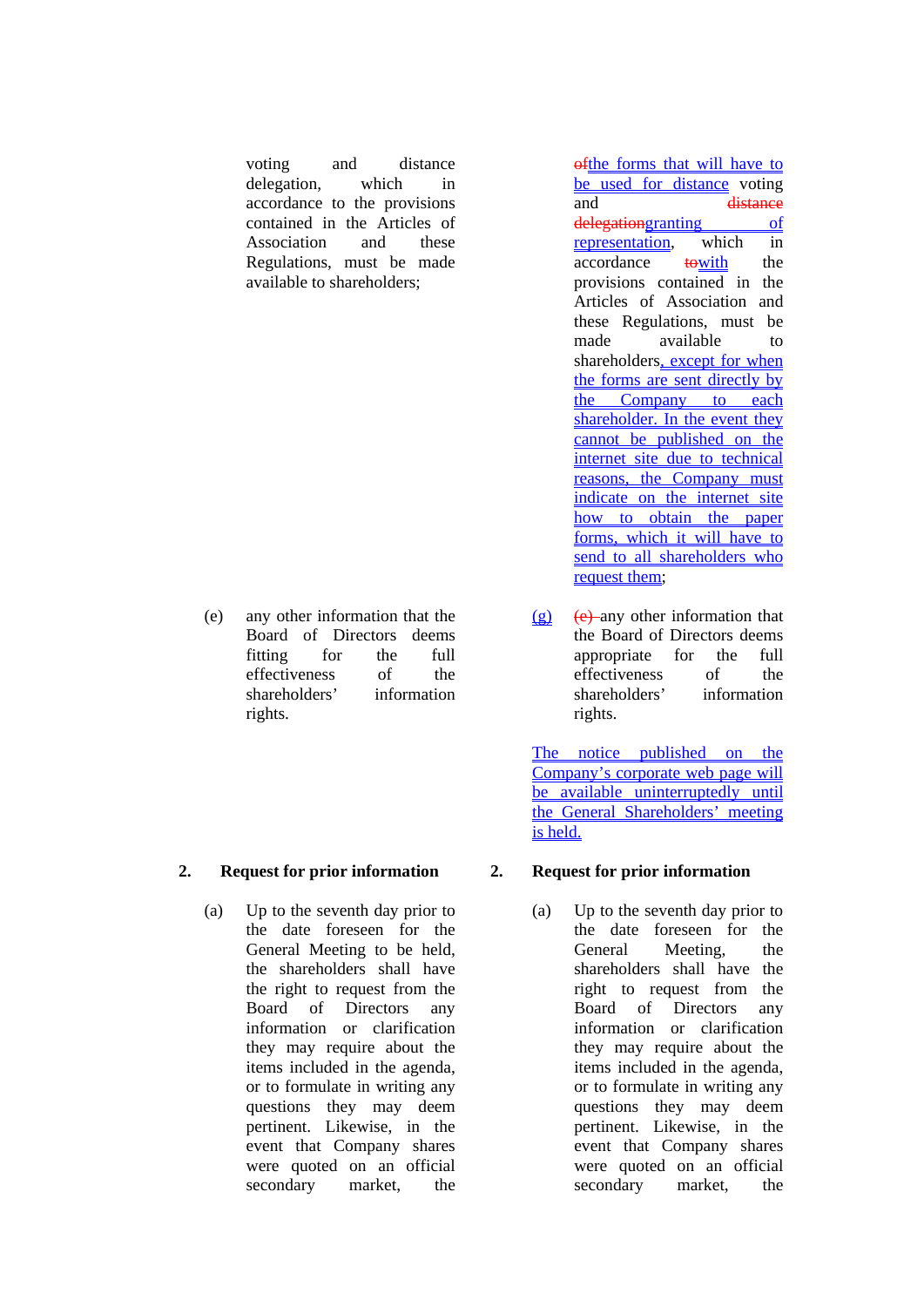shareholders shall have the right to request any information or clarification or to formulate in writing any questions concerning the information accessible to the general public that has been provided by the Company to the National Securities Market Commission (*Comisión Nacional del Mercado de Valores*) since the last General Meeting was held.

- (b) The Board of Directors shall be obliged to provide the required information in writing up to the day the General Meeting is held, except in those cases where, according to the judgment of the Chairperson of the Board of Directors, the publication of the requested information may be prejudicial to the Company's best interests. Notwithstanding the above, in no case shall the request for information be denied when such request is backed up by shareholders representing at least twenty five per cent (25%) of the share capital.
- (c) The requests for information referred to in the preceding section (a) shall be made by means of a delivery of the request at the registered office, or by post delivery or any other means of distance electronic communication.

The only distance electronic communication means to be admitted will be those in which the electronic document based on which the request for information is carried out incorporates a recognised electronic signature, pursuant to the provisions of the Electronic

shareholders shall have the right to request any information or clarification or to formulate in writing any questions concerning the information accessible to the general public that has been provided by the Company to the National Securities Market Commission (*Comisión Nacional del Mercado de Valores*) since the last General Meeting was held.

- (b) The Board of Directors shall be obliged to provide the required information in writing up to the day the General Meeting is held, except in those cases where, according to the judgment of the Chairperson of the Board of Directors, the publication of the requested information may be prejudicial to the Company's interest. Notwithstanding the above, in no case shall the request for information be denied when such request is backed up by shareholders representing at least twenty five per cent (25%) of the share capital.
- (c) The requests for information referred to in the preceding section (a) shall be made by means of a delivery of the request at the registered office, or by post delivery or any other means of distance electronic communication.

The only distance electronic communication means to be admitted will be those in which the electronic document based on which the request for information is carried out incorporates a recognised electronic signature, pursuant to the provisions of the Electronic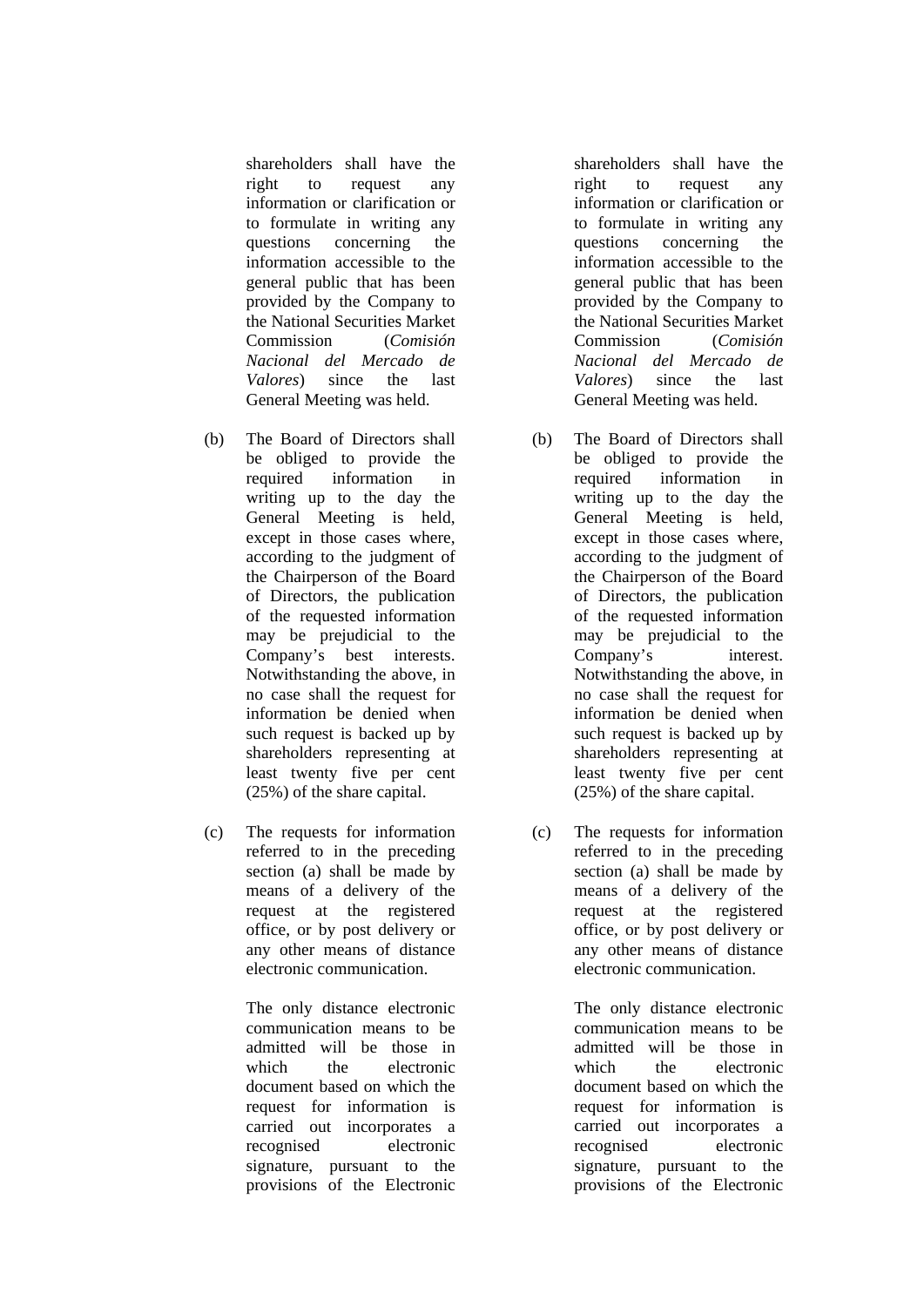Signature Act (*Ley de Firma Electrónica*) or that, without observing the requirements for the recognised electronic signature, such were deemed to be valid by the Board of Directors due to the fulfilment of the adequate guarantees as to the authenticity and identification of the shareholder who is exercising his voting right.

- Signature Act (*Ley de Firma Electrónica*) or that, without observing the requirements for the recognised electronic signature, such were deemed to be valid by the Board of Directors due to the fulfilment of the adequate guarantees as to the authenticity and identification of the shareholder who is exercising his voting right.
- F. To amend article11 of Regulation of the General Shareholders' Meeting, as regards the representations by a legal entity and the need to appoint an individual to represent such entity at the General Meeting, in order to adequate its contents to the CA presently in force on the subject of legitimacy and representation at a Meetings.

#### **Wording of the Regulation of the General Shareholders' Meeting in force**

#### **Article 11. Representation**

**1.** Any shareholder with the right to attend according to the provisions of the preceding Article 10 may be represented at the meeting by means of another person, even if such person is not a shareholder.

- **2.** The representation must be granted on a special basis for each meeting, either in writing or by distance communication systems, as long as the identity of the proxy-holder, the represented shareholder, and the contents of the conferred representation are duly guaranteed. The Company's web page shall include the procedures and requirements concerning the distance granting of representation.
- **3.** Those individual shareholders who do not have full capacity to act, as well as corporate shareholders, may

#### **Wording of the amendment proposed**

#### **Article 11. Representation**

**1.** Any shareholder with the right to attend according to the provisions of the preceding Article 10 may be represented at the meeting by means of another person, even if such person is not a shareholder.

> In the event the representation is granted to a <u>legal entity</u>, such entity shall appoint an individual as its proxy representative, as established by the Law.

- **2.** The representation must be granted on a special basis for each meeting, either in writing or by distance communication systems, as long as the identity of the proxy-holder, the represented shareholder, and the contents of the conferred representation are duly guaranteed. The Company's web page shall include the procedures and requirements concerning the distance granting of representation.
- **3.** Those individual shareholders who do not have full capacity to act, as well as corporate shareholders, may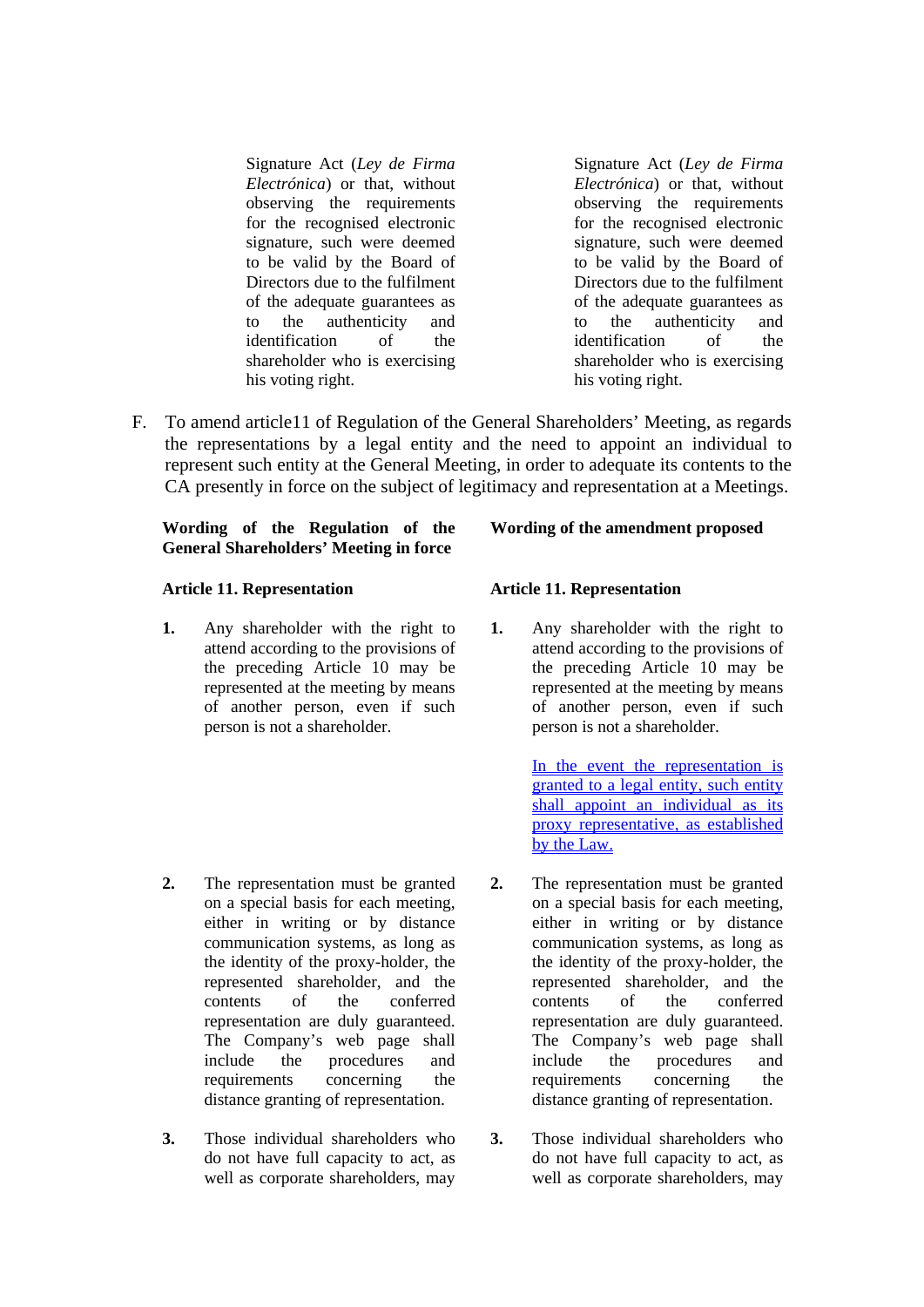be represented by those who exercise, by law, their legal representation, which must be duly proven.

- **4.** The representation may always be revoked. Personal attendance of the represented shareholder to the Meeting shall automatically entail the revocation of the representation.
- G. To amend article 12 of the Regulation of the General Shareholders' Meeting, as regards the public request for representation, in order to avoid references to sets of law that have already been revoked.

**Wording of the Regulation of the General Shareholders' Meeting in force** 

**Article 12. Public request for representation** 

- **1.** The public request for representation shall be governed by Article 107 of the Spanish Companies Act (*Ley de Sociedades Anónimas*). In the event that the Company is quoted on an official secondary market, such limitations as established in Article 114 of the Securities Market Act (*Ley del Mercado de Valores*) shall be respected regarding the exercise of the voting right of representatives.
- **2.** In any event, the document, in which the power of representation appears, shall contain or have annexed the agenda of the General Meeting, as well as the instructions concerning the exercise of the represented party's right to vote and the indication in which sense the proxy-holder shall vote in the case of no direct instructions being imparted.
- **3.** Exceptionally, when circumstances that where not known by the shareholder at the time of sending of the voting instructions arise, the proxy-holder may vote in a contrary

#### **Wording of the amendment proposed**

be represented by those who exercise, by law, their legal representation, which must be duly

**4.** The representation may always be revoked. Personal attendance of the represented shareholder to the Meeting shall automatically entail the revocation of the representation.

proven.

### **Article 12. Public request for representation**

- **1.** The public request for representation shall be governed by Article 107186 of the Spanish Companies Act (*Ley de Sociedades Anónimasde Capital*). In the event that the Company is quoted on an official secondary market, such limitations as established in Article 114 of the Securities Market Act (*Ley del Mercado de Valores*) shall be respected regarding the exercise of the voting right of representatives.
- **2.** In any event, the document, in which the power of representation appears, shall contain or have annexed the agenda of the General Meeting, as well as the instructions concerning the exercise of the represented party's right to vote and the indication in which sense the proxy-holder shall vote in the case of no direct instructions being imparted.
- **3.** Exceptionally, when circumstances that where not known by the shareholder at the time of sending of the voting instructions arise, the proxy-holder may vote in a contrary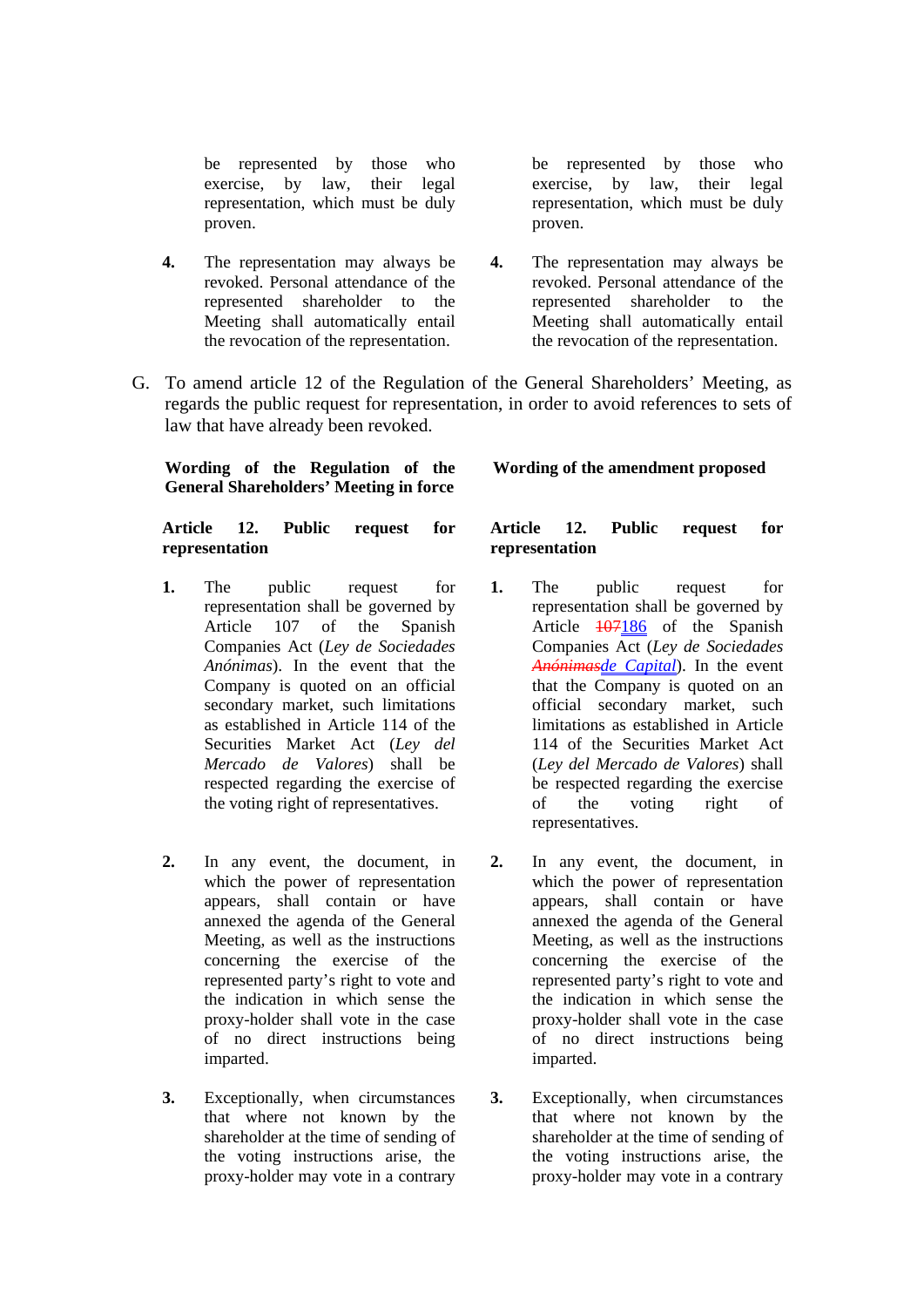sense, if the interests of the represented party might be damaged otherwise. In the event a vote is cast in a contrary sense to the instructions received, the proxyholder must inform the represented shareholder immediately in writing explaining the reasons for such vote.

**4.** A public request for representation shall be considered to have taken place when the same proxyrepresentative is granted representation by more than three (3) shareholders.

sense, if the interests of the represented party might be damaged otherwise. In the event a vote is cast in a contrary sense to the instructions received, the proxyholder must inform the represented shareholder immediately in writing explaining the reasons for such vote.

- **4.** A public request for representation shall be considered to have taken place when the same proxyrepresentative is granted representation by more than three (3) shareholders.
- H. To amend article 16 of the Regulation of the General Shareholders' Meeting, as regards the speech of the Chairman and the turn of interventions, in order to adequate its content to the CA presently in force and to make qualitative improvements to its wording.

**Wording of the Regulation of the General Shareholders' Meeting in force** 

**Article 16. Chairperson's Speech and Participations** 

- **1.** Once the General Meeting has been summoned, the Chairperson shall invite the shareholders who wish to speak in order to request information or to formulate proposals for resolutions regarding the items in the agenda, to make this known to the Secretary, or as the case may be, to the Notary Public, or to those assisting them, indicating his name and surnames, the number of shares they own or, if applicable, they represent. If they wish to request that their participation should be recorded literally in the Minutes of the Meeting, they will have to deliver it in writing at that moment to the Notary or the Secretary.
- **2.** Before starting the round of speeches, the Chairperson will present to the General Shareholders' Meeting the most relevant aspects of

**Wording of the amendment proposed**

### **Article 16. Chairperson's Speech and Participations**

- **1.** Once the General Meeting has been summoned, the Chairperson shall invite the shareholders who wish to speak in order to request information or to formulate proposals for resolutions regarding the items in the agenda, to make this known to the Secretary, or as the case may be, to the Notary Public, or to those assisting them, indicating his name and surnames, the number of shares they own or, if applicable, they represent. If they wish to request that their participation should be recorded literally in the Minutes of the Meeting, they will have to deliver it in writing at that moment to the Notary or the Secretary.
- **2.** Before starting the round of speeches, the Chairperson will present to the General Shareholders' Meeting the most relevant aspects of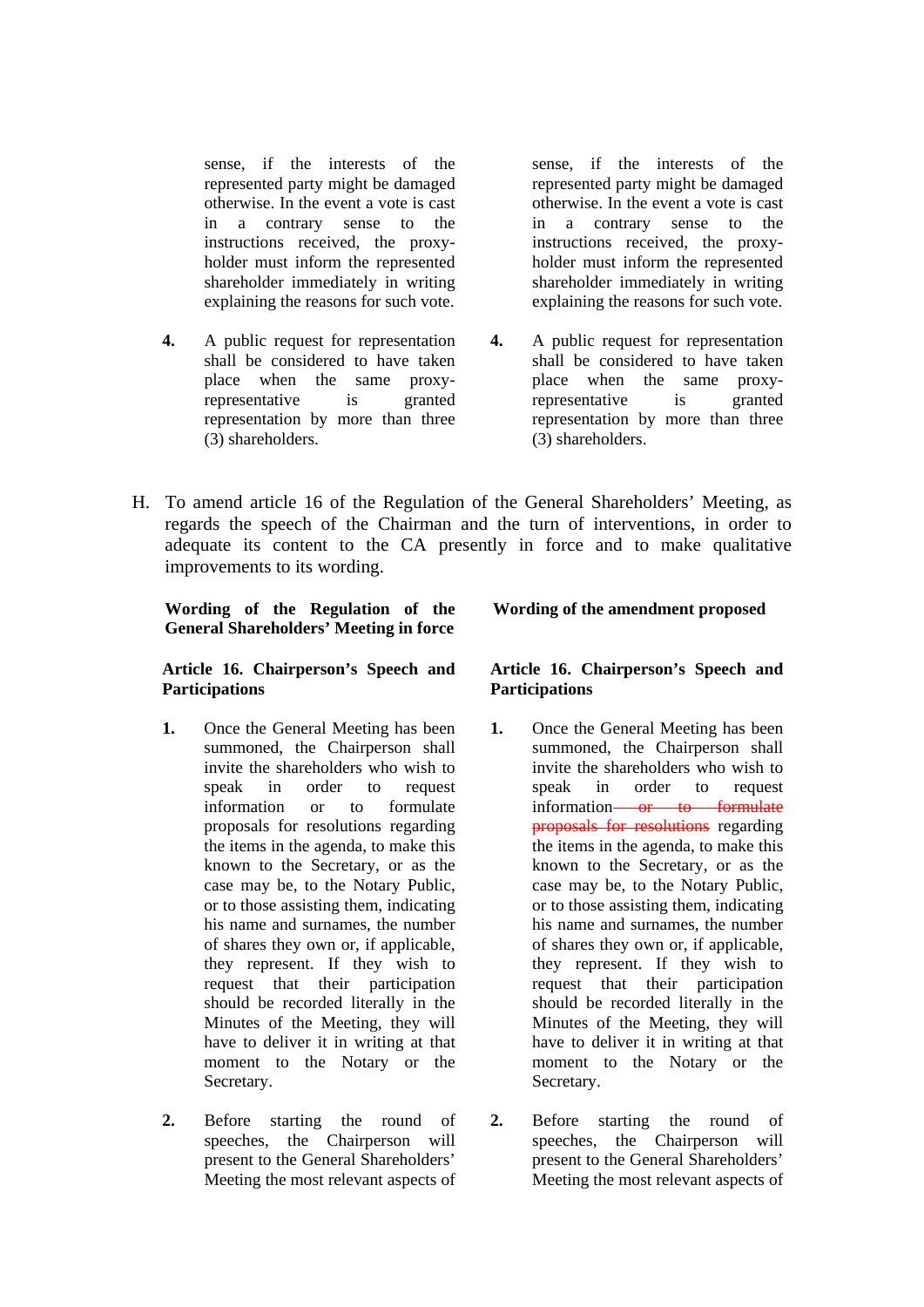the fiscal year and the Board of Directors proposals, being able to require the attendance of the remaining members of the Board of Directors, of the Secretary and the managers of the Company.

- **3.** After the Chairperson has finished his speech and once the Board table presiding the Meeting has the list of shareholders who wish to speak and, in any case, before voting on the matters included in the agenda, the shareholders' turn to speak will be opened in the order in which they are called by the presiding Board table.
- **4.** The Chairperson of the Audit Committee or, in his absence, a member of such Committee will answer any questions and requests for information regarding any issues within the remit of the Audit Committee, without prejudice to the faculty to inform of the remaining members of the Board of Directors.
- **5.** The Board of Directors shall be obliged to provide the information or clarifications concerning the items in the agenda that the intervening shareholders may request verbally. In the case of not being able to satisfy the right of the shareholder at that moment, the Board of Directors shall be obliged to facilitate the relevant information in writing within seven (7) days following the end of the Meeting, except in those cases where, in the Chairperson's judgement, the publication of the requested information may be prejudicial to the best interests of the Company.

The information cannot be denied when the request is backed by shareholders who represent at least twenty-five per cent (25%) of the share capital.

the fiscal year and the Board of Directors proposals, being able to require the attendance of the remaining members of the Board of Directors, of the Secretary and the managers of the Company.

- **3.** After the Chairperson has finished his speech and once the Board table presiding the Meeting has the list of shareholders who wish to speak and, in any case, before voting on the matters included in the agenda, the shareholders' turn to speak will be opened in the order in which they are called by the presiding Board table.
- **4.** The Chairperson of the Audit Committee or, in his absence, a member of such Committee will answer any questions and requests for information regarding any issues within the competence of the Audit Committee, without prejudice to the faculty to inform of the remaining members of the Board of Directors.
- **5.** The Board of Directors shall be obliged to provide the information or clarifications concerning the items in the agenda that the intervening shareholders may request verbally. In the case of not being able to satisfy the right of the shareholder at that moment, the Board of Directors shall be obliged to facilitate the relevant information in writing within seven (7) days following the end of the Meeting, except in those cases where, in the Chairperson's judgement, the publication of the requested information may be prejudicial to the best interests of the Company.

 The information cannot be denied when the request is backed by shareholders who represent at least twenty-five per cent (25%) of the share capital.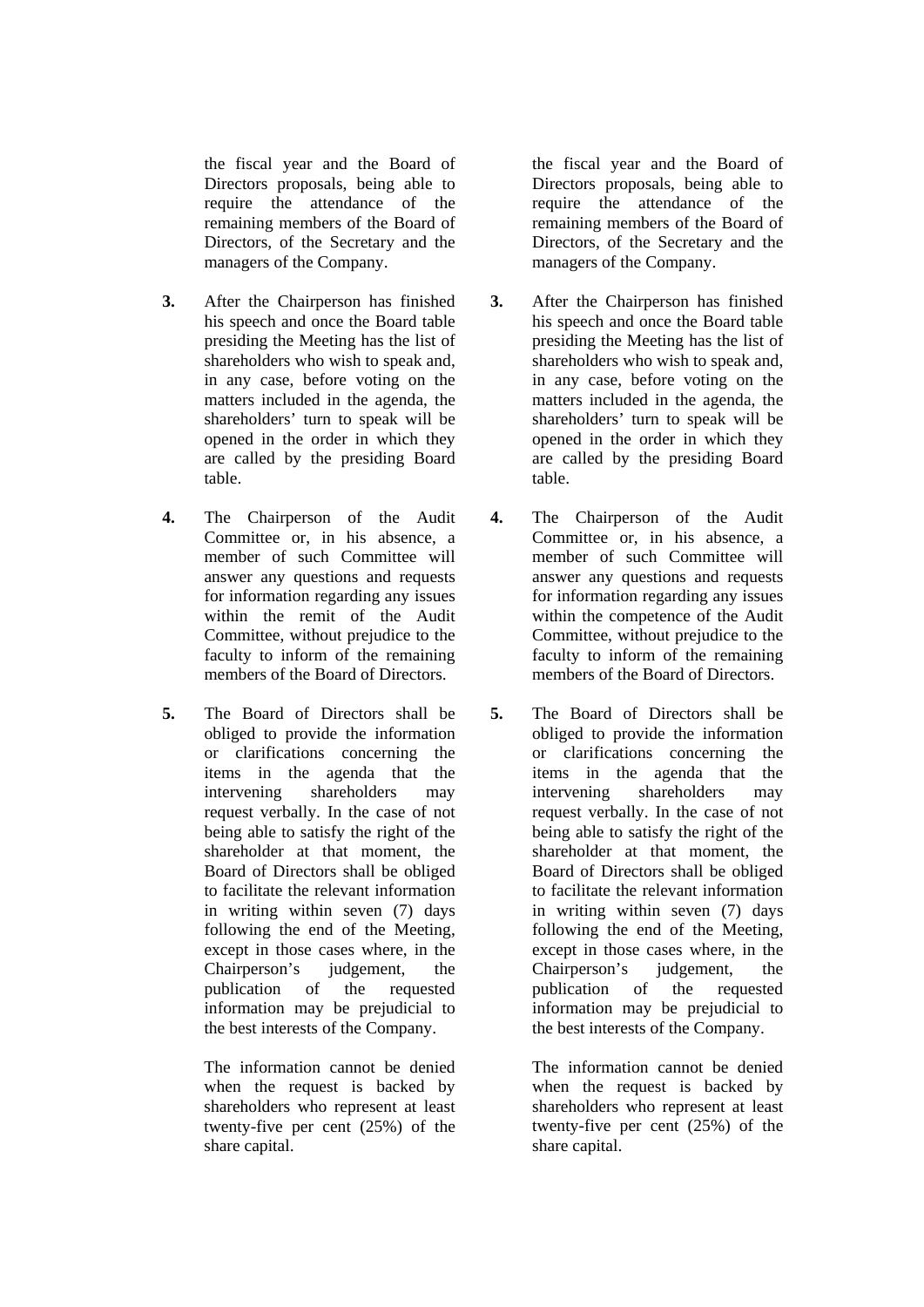I. To amend article 19 of the Regulation of the General Shareholders' Meeting of the Company, as regards the distance voting and the resolutions passed, in order to adequate its content to the CA presently in force and to avoid references to the regulation already revoked.

**Wording of the Regulation of the General Shareholders' Meeting in force** 

**Article 19. Voting and passing of resolutions** 

**1.** Following the aloud reading by the Secretary, which may be waived when no shareholder opposes it, of the proposals of resolutions, voting shall take place firstly on the proposals formulated by the Board of Directors and, in such case, it shall then pass to voting on those made by other proposers in such events as set forth in the Spanish Companies Act (*Ley de Sociedades Anónimas*).

> In any case, when a proposal of resolution is passed, all others on the same matter that are incompatible with it shall automatically be withdrawn and thus not be submitted to voting.

- **2.** Each motion which is substantially independent shall be voted on separately. In particular, this regulation shall be applied to:
	- (a) the appointment and ratification of members of the Board, voted on individually; and
	- (b) in the case of the modification of the Articles of Association, each article or group of articles which are substantially independent.
- **3.** Fractional vote is permitted, so that financial intermediaries legalized as shareholders, but acting on behalf of different clients, can issue their votes according to their clients'

#### **Wording of the amendment proposed**

#### **Article 19. Voting and passing of resolutions**

**1.** Following the aloud reading by the Secretary, which may be waived when no shareholder opposes it, of the proposals of resolutions, voting shall take place firstly on the proposals formulated by the Board of Directors and, in such case, it shall then pass to voting on those made by other proposers in such events as set forth in the Spanish Companies Act (*Ley de Sociedades Anónimasde Capital*).

> In any case, when a proposal of resolution is passed, all others on the same matter that are incompatible with it shall automatically be withdrawn and thus not be submitted to voting.

- **2.** Each motion which is substantially independent shall be voted on separately. In particular, this regulation shall be applied to:
	- (a) the appointment and ratification of members of the Board, voted on individually; and
	- (b) in the case of the modification of the Articles of Association, each article or group of articles which are substantially independent.
- **3.** Fractional vote is permitted, so that financial intermediaries legalized as shareholders, but acting on behalf of different clients, can issue their votes according to their clients'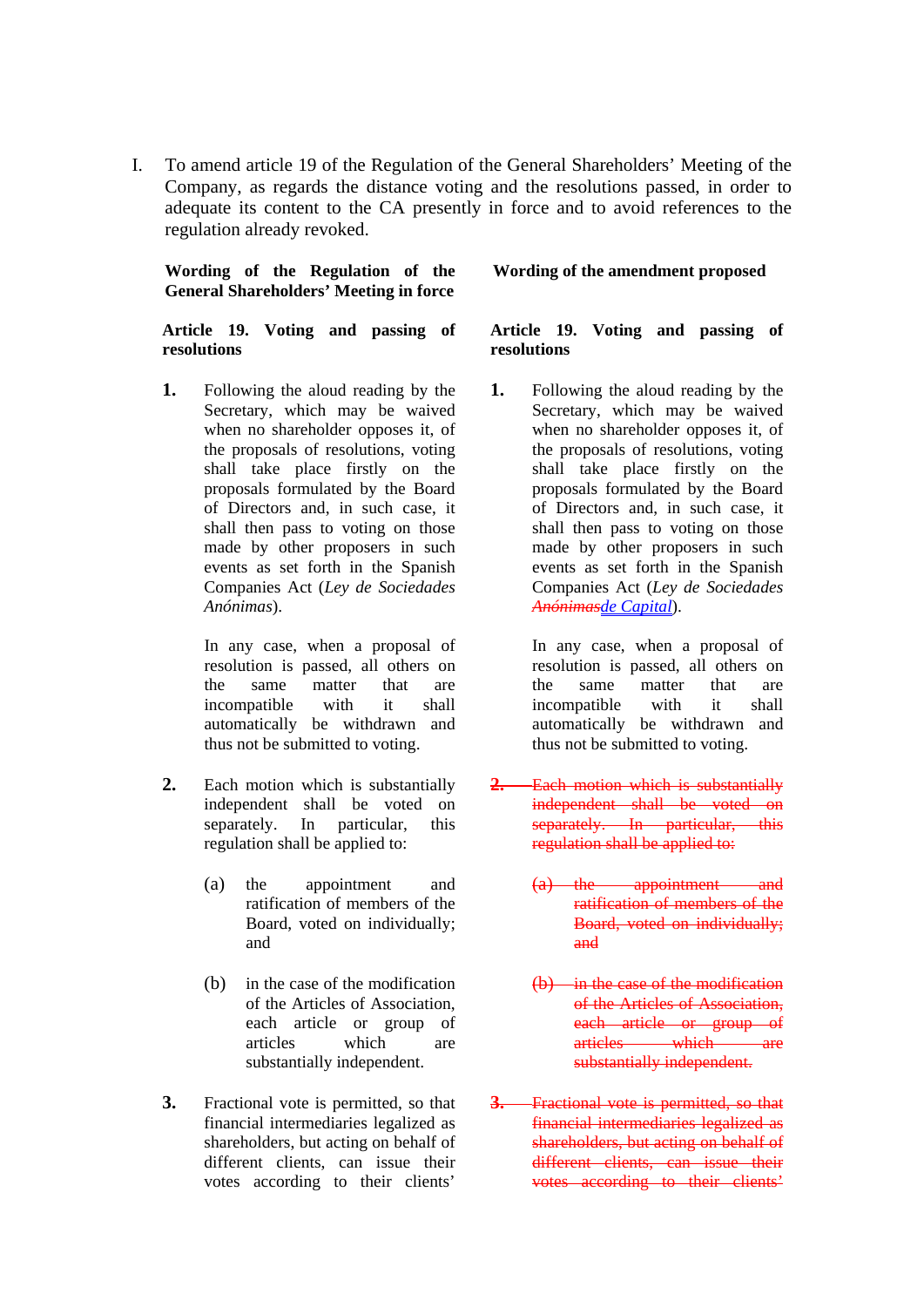instructions.

- **4.** In order to vote on resolutions the following voting determination system will be used, without prejudice of the Chairperson's faculties to agree on the use of another alternative system when circumstances so advise:
	- (a) when voting proposals of resolutions included on the agenda, favourable votes will be understood as those corresponding to all shares with voting rights attending the meeting, minus the votes of shares whose owners or proxy holders vote against, blank vote or abstain;
	- (b) when referring to proposals of resolutions concerning matters not included on the agenda, all shares with voting rights attending the meeting shall be considered votes against, minus the votes of shares whose holders or representatives inform of their vote in favour, in blank or of their abstention.

**5.** Once the voting for each resolution has concluded, the Chairperson or, by his delegation, the Secretary shall declare the resolution passed or rejected, computing, in such case, the votes casted by distance voting systems in accordance with the provisions set forth in Article 20 of these Regulations.

#### instructions.

- **4.** In order to vote on resolutions the following voting determination system will be used, without prejudice of the Chairperson's faculties to agree on the use of another alternative system when circumstances so advise:
	- (a) when voting proposals of resolutions included on the agenda,
- **2.** In order to vote on resolutions the following voting determination system will be used, without prejudice of the Chairperson's faculties to agree on the use of another alternative system when circumstances so advise: favourable votes will be understood as those corresponding to all shares with voting rights attending the meeting, minus the votes of shares whose owners or proxy holders vote against, in blank or abstain:
	- (b) when referring to proposals of resolutions concerning matters not included on the agenda, all shares with voting rights attending the meeting shall be considered votes against, minus the votes of shares whose holders or representatives inform of their vote in favour, in blank or of their abstention.
- **3.** Once the voting for each resolution has concluded, the Chairperson or, by his delegation, the Secretary shall declare the resolution passed or rejected, computing, in such case, the votes casted by distance voting systems in accordance with the provisions set forth in Article 20 of these Regulations.
- J. To amend article 20 of the Regulation of the General Shareholders' Meeting, as regards the communication systems by means of which the shareholders may cast their distance votes regarding the proposals included on the agenda of the General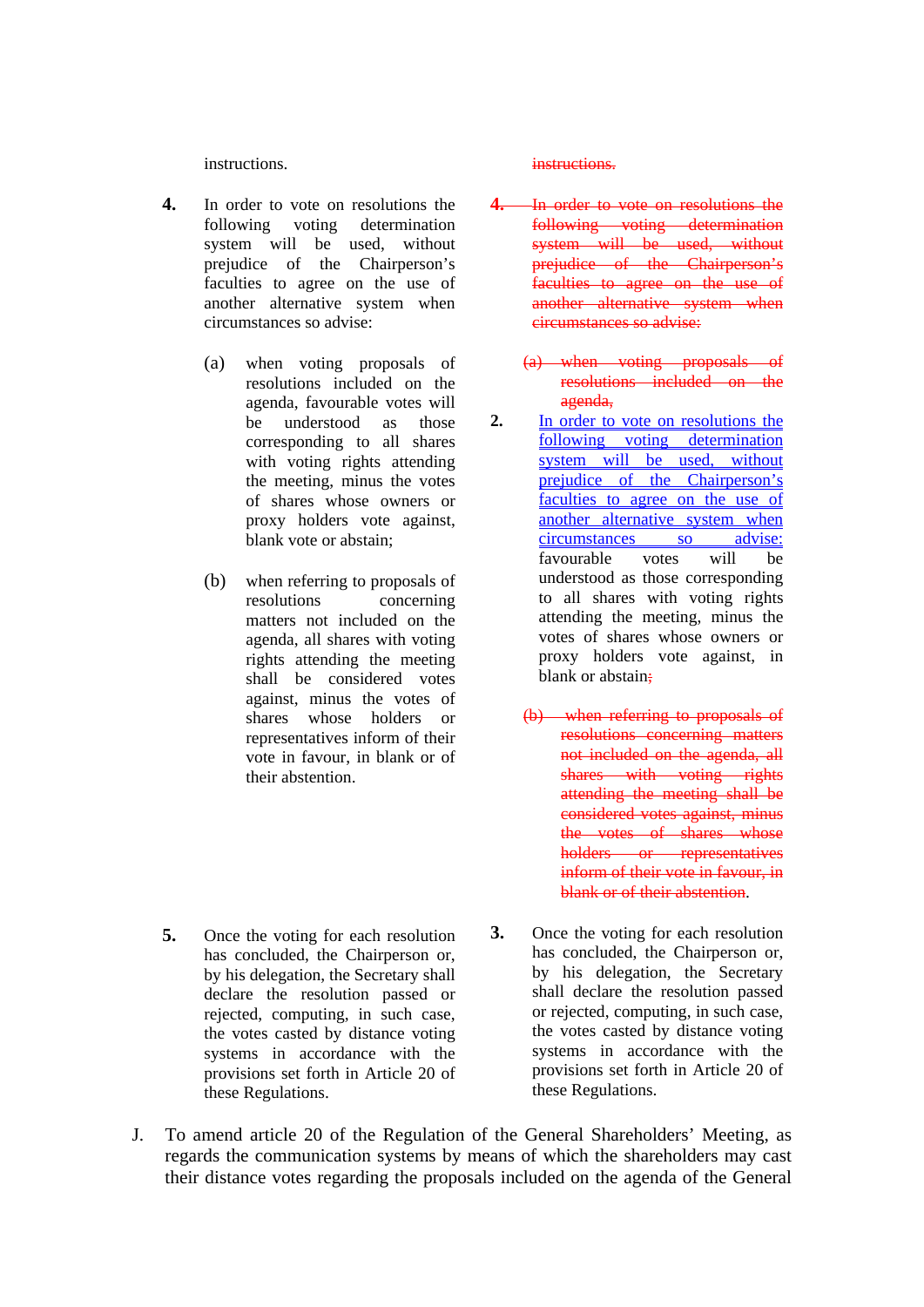Meeting, in order to improve the quality of its wording and adequate its contents to the CA presently in force on the subject of distance voting systems.

**Wording of the Regulation of the General Shareholders' Meeting in force** 

### **Article 20. Distance voting**

- **1.** According to the provisions of the Articles of Association, shareholders with the right to attend may cast a distance vote regarding the proposals included in the agenda, through the following systems of communication:
	- (a) by postal correspondence, through the sending of the attendance, card, duly signed with clear indications of the sense of their vote;
	- (b) by any other of electronic communication, following the instructions contained on the corporate web site of the Company, as long as the electronic document through which the voting right is exercised incorporates a recognised electronic signature, pursuant to the Electronic Signature Act (*Lye de Firma Electrónica*), or that, without fulfilling the requirements for the electronic signature, such electronic signature is deemed to be valid by the Board of Directors for having the adequate guarantees as to the authenticity and identification of the shareholder who is exercising his voting right.

#### **Wording of the amendment proposed**

#### **Article 20. Distance voting**

- **1.** According to the provisions of the Articles of Association, shareholders with the right to attend may cast a distance vote regarding the proposals included in the agenda, through the following systems of communication:
	- (a) by postal correspondence, through the sending of the attendance, proxy representation and distance vote card, duly signed with clear indications of the sense of their vote; or
	- (b) by electronic correspondence or any other  $-of$  electronic distance communication systems, following the instructions contained on the corporate web sitepage of the Company, as long as the safety of the electronic communications is duly guaranteed and the electronic document through which the voting right is exercised incorporates a recognised electronic signature, pursuant to the Electronic Signature Act (*Lye de Firma Electrónica*), or that, without fulfilling the requirements for the electronic signature, such electronic signature is deemed to be valid by the Board of Directors for having the adequate guarantees as to the authenticity and identification of the shareholder who is exercising his voting right.